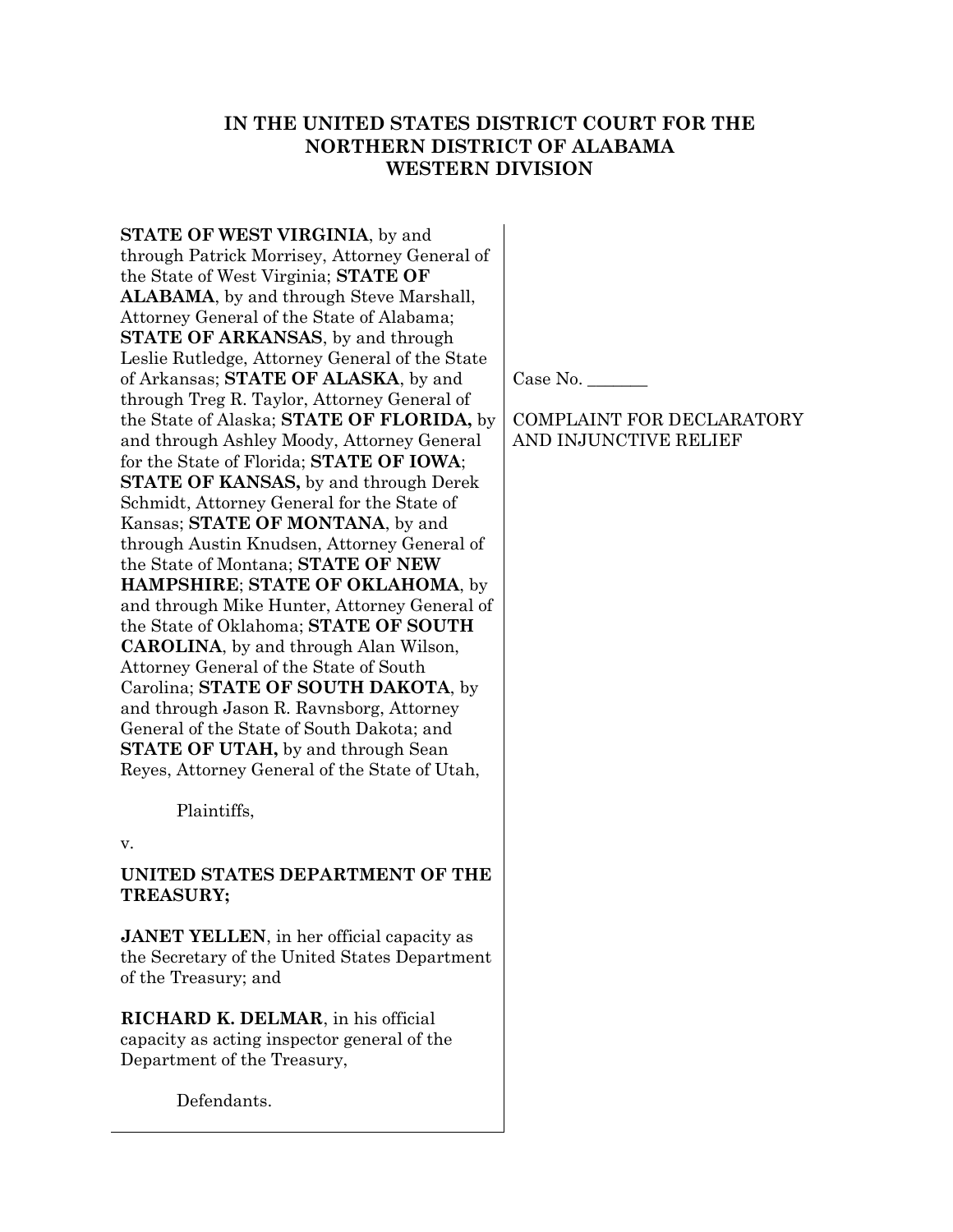#### COMPLAINT FOR DECLARATORY AND INJUNCTIVE RELIEF

Plaintiffs, STATE OF WEST VIRGINIA, by and through Patrick Morrisey, Attorney General of the State of West Virginia; STATE OF ALABAMA, by and through Steve Marshall, Attorney General of the State of Alabama; STATE OF ARKANSAS, by and through Leslie Rutledge, Attorney General of the State of Arkansas; STATE OF ALASKA, by and through Treg R. Taylor, Attorney General of the State of Alaska; STATE OF FLORIDA, by and through Ashley Moody, Attorney General of the State of Florida; STATE OF IOWA; STATE OF KANSAS, by and through Derek Schmidt, Attorney General of the State of Kansas; STATE OF MONTANA, by and through Austin Knudsen, Attorney General of the State of Montana; STATE OF NEW HAMPSHIRE; STATE OF OKLAHOMA, by and through Mike Hunter, Attorney General of the State of Oklahoma; STATE OF SOUTH CAROLINA, by and through Alan Wilson, Attorney General of the State of South Carolina; STATE OF SOUTH DAKOTA, by and through Jason R. Ravnsborg, Attorney General of the State of South Dakota; and STATE OF UTAH, by and through Sean Reyes, Attorney General of the State of Utah, file this action against Defendants, and state:

#### NATURE OF THE ACTION

1. In this action Plaintiff States ask the Court to protect them from one of the most egregious power grabs by the federal government in the history of the United States.

2. The American Rescue Plan Act of 2021 ("ARPA"), signed by President Biden on March 11, 2021, includes a short—but incredibly impactful—provision,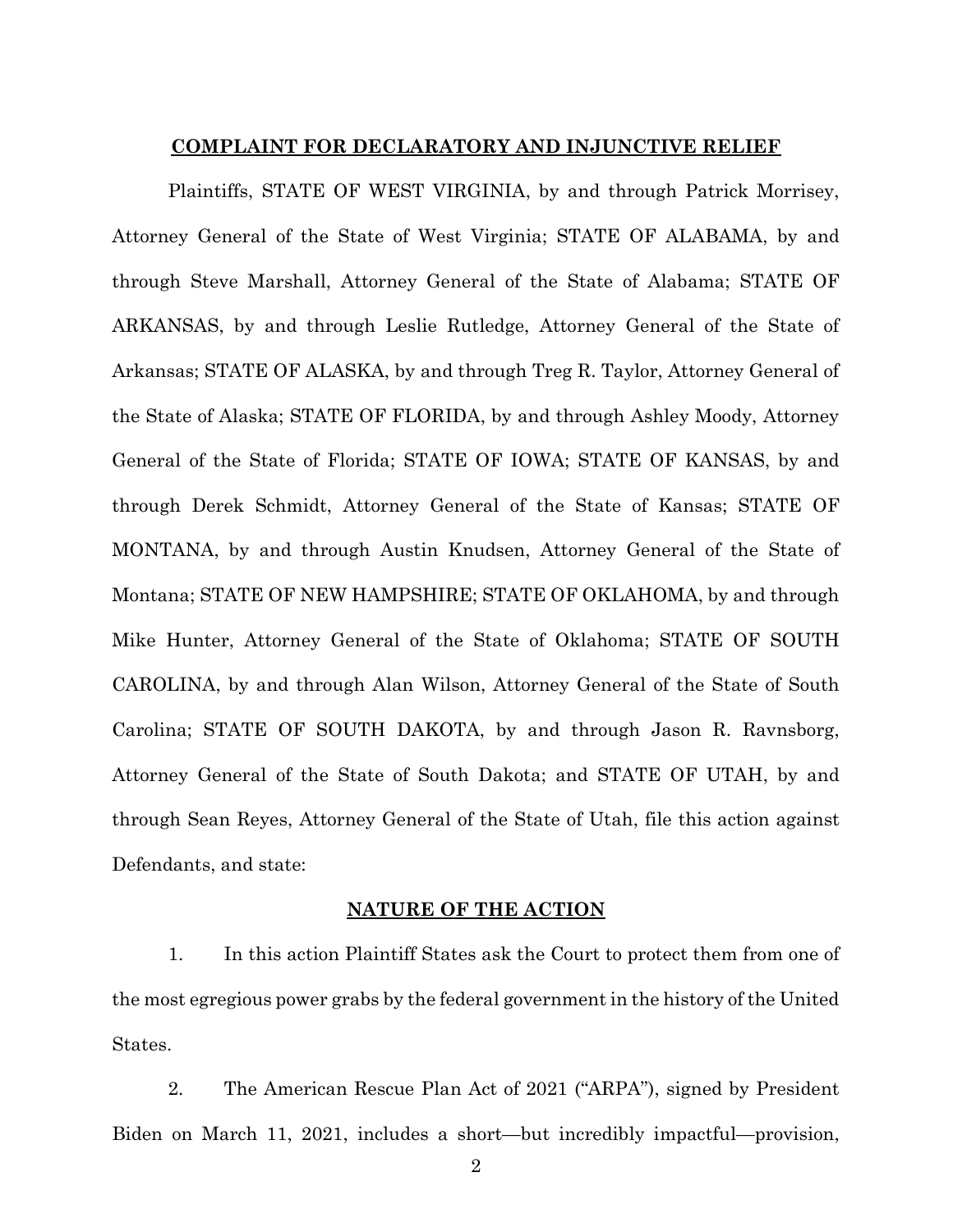which impermissibly seizes taxing authority from the States. This provision, the Federal Tax Mandate, housed in § 9901 of ARPA, sets up an untenable choice for the Plaintiff States. American Rescue Plan Act of 2021, Pub. L. No. 117-2, § 9901 (2021) (adding  $\S 602(c)(2)$  to the Social Security Act (42 U.S.C.  $\S 801$  *et seq.*)). They must either relinquish control over a core function of their inherent sovereign powers, or else, in the midst of a deadly and destructive pandemic, forfeit massive and muchneeded aid that represents approximately 25% of Plaintiff States' respective annual general budgets.

3. Specifically, the Federal Tax Mandate disables States from decreasing taxes on their citizens for a period of over three years, while allowing them to increase taxes on their citizens and residents without restriction. The Federal Tax Mandate thus usurps the ability of the Plaintiff States' citizens to reduce their tax burdens and creates an impermissible chilling effect on their elected officials' willingness to do the same—based on a threat that the federal government may claw back some or all of the States' share of critical ARPA funding.

4. Never before has the federal government attempted such a complete take-over of state finances. The Federal Tax Mandate steps well beyond the constitutional bounds set forth in Article I of the Constitution and the Tenth Amendment to the Constitution, and offends the dignity of co-sovereign States in our federal system.

5. The Plaintiff States oppose the coercive and unprecedented use of Congress' spending power and seek relief from this Court to preserve their constitutional prerogative to enact tax policy in the best interests of their people.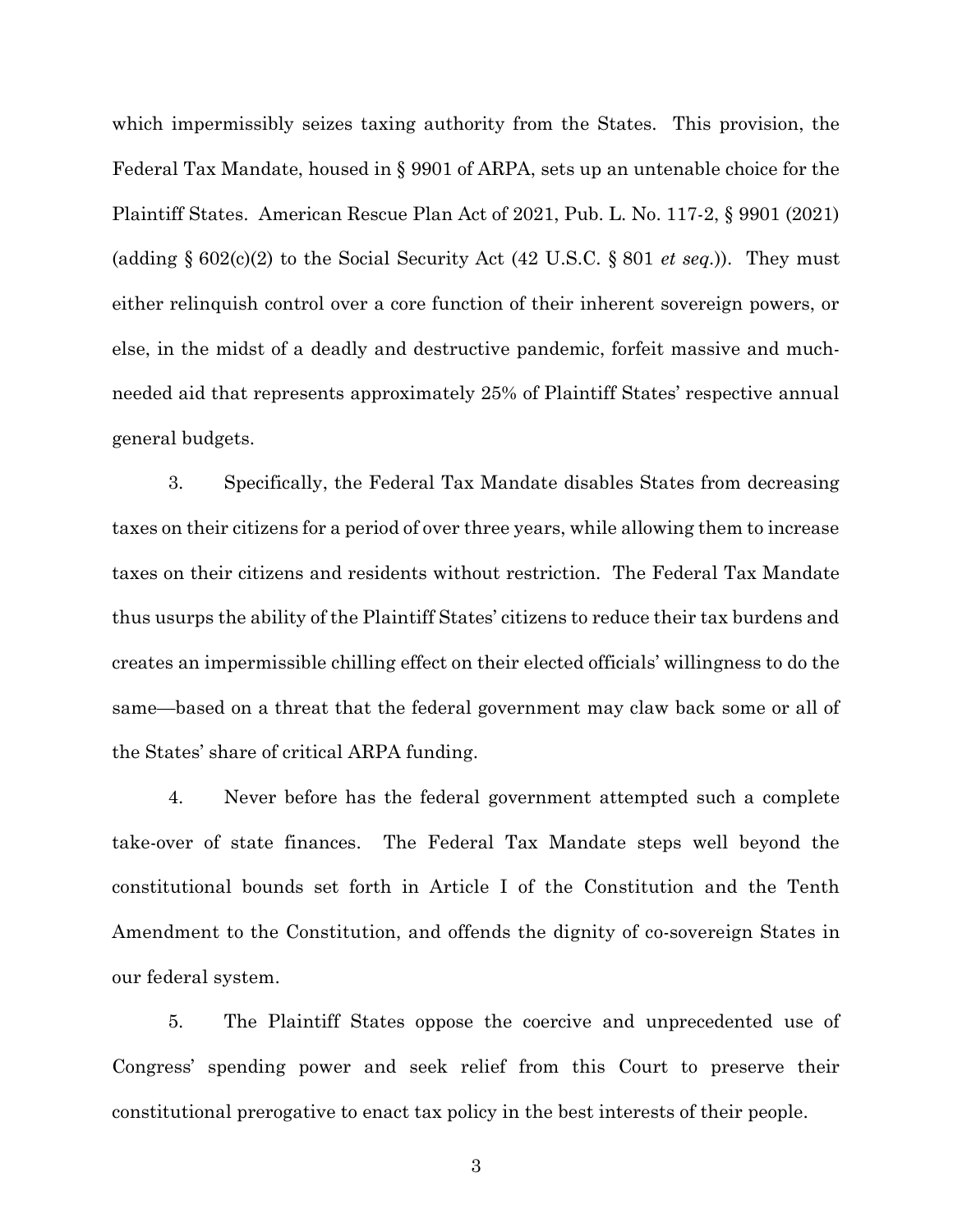#### JURISDICTION AND VENUE

6. The Court has subject-matter jurisdiction pursuant to 28 U.S.C. § 1331 because this action arises under the Constitution and laws of the United States. The Court may grant injunctive and other relief under 28 U.S.C. §§ 2201 and 2202.

7. Venue is proper in this district pursuant to  $28 \text{ U.S.C.} \$  §  $1391(e)(1)$  because no real property is involved, the district is situated in Alabama and the State of Alabama is a Plaintiff, and the Defendants are agencies of the United States or officers thereof acting in their official capacity.

8. The Plaintiff States have standing to challenge the Federal Tax Mandate and to seek injunctive and declaratory relief. The Federal Tax Mandate injures the Plaintiff States by unconstitutionally intruding on their sovereign authority, by interfering with their orderly management of their fiscal affairs, and by requiring them to forgo their constitutional taxing powers or risk an action to return much-needed federal funds based on an ambiguous and overbroad spending condition. See Alaska v. U.S. Dep't of Transp., 868 F.2d 441, 443 (D.C. Cir. 1989); Texas v. United States, 809 F.3d 134, 155-57 (5th Cir. 2015); see also Massachusetts v. E.P.A., 549 U.S. 497, 517 (2007).

9. The Federal Tax Mandate directly harms the Plaintiff States' sovereign interests, including their ability to "exercise . . . sovereign power over individuals and entities within the relevant jurisdiction—[which] involves the power to create and enforce a legal code, both civil and criminal." Alfred L. Snapp  $\&$  Son, Inc. v. Puerto Rico, ex rel., Barez, 458 U.S. 592, 601 (1982). By diminishing the Plaintiff States'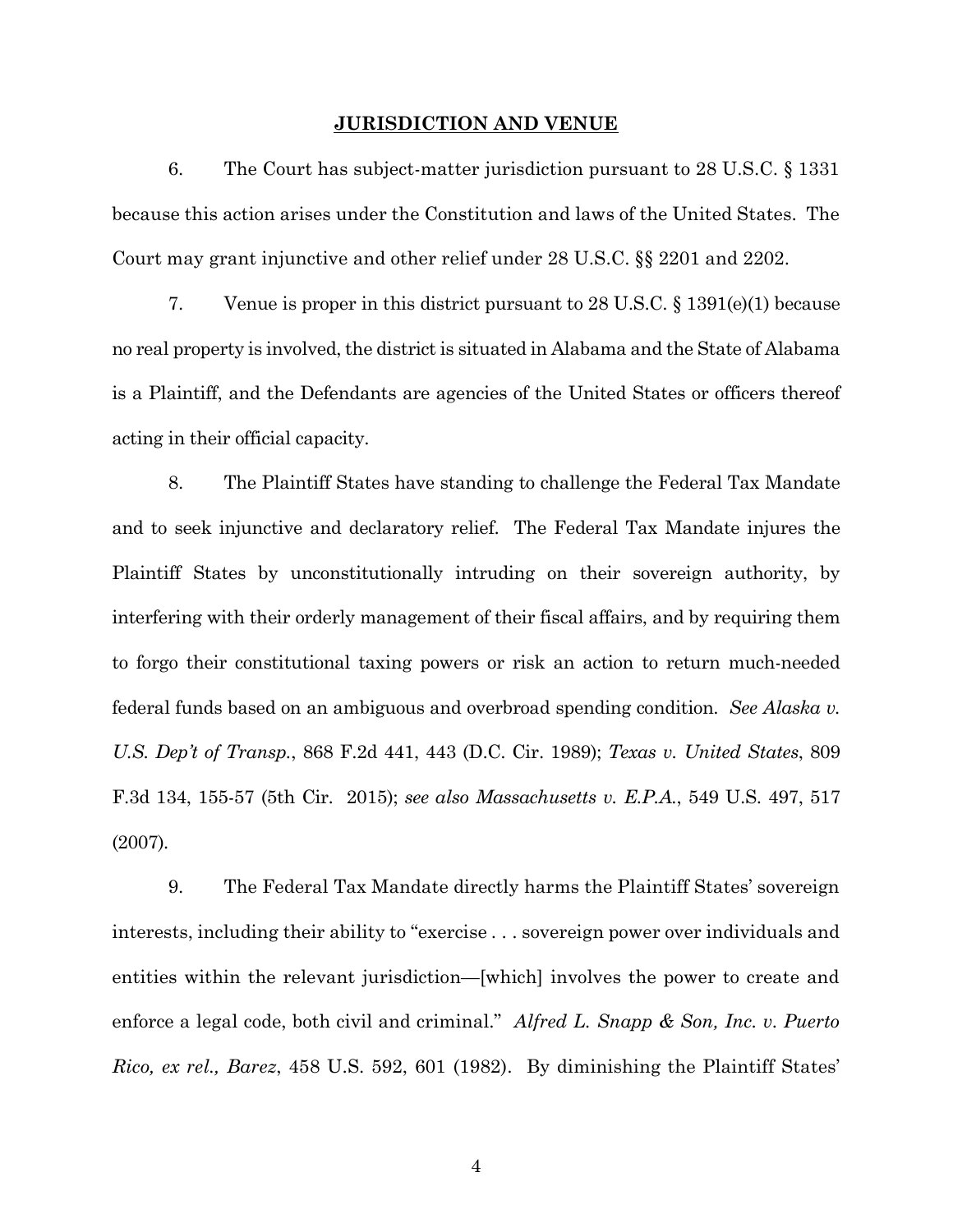power to tax their residents as they see fit, the Federal Tax Mandate necessarily and gravely injures their sovereign interests.

10. The Federal Tax Mandate also harms the Plaintiff States' sovereign interest in "securing observance of the terms under which [they] participate[] in the federal system." Alfred L. Snapp & Son, Inc., 458 U.S. at 607-08. The Federal Tax Mandate specifically attacks those terms and affects the Plaintiff States' sovereign power within the system. They have the power to ensure their "residents are not excluded from the benefits that are to flow from participation in the federal system" in this case, vital pandemic aid. Id. at 608.

11. This Court may remedy these harms to the Plaintiff States' sovereign interests by granting the relief requested in this lawsuit. For just as the Supreme Court has "long held that federal courts may in some circumstances grant injunctive relief against state officers who are violating, or planning to violate, federal law," that has also "been true ... with respect to violations of federal law by federal officials." Armstrong v. Exceptional Child Ctr., Inc., 575 U.S. 320, 326-27 (2015) (citations omitted).

#### PARTIES

12. The State of West Virginia, represented by and through its Attorney General Patrick Morrisey, is a sovereign State of the United States of America. Attorney General Morrisey has state constitutional and statutory authority to represent the State in federal court. W. Va. Const. art. VII, § 1; W. Va. Code § 5-3-2; see also syl. pt. 4, State ex rel. McGraw v. Burton, 569 S.E.2d 99 (W. Va. 2002).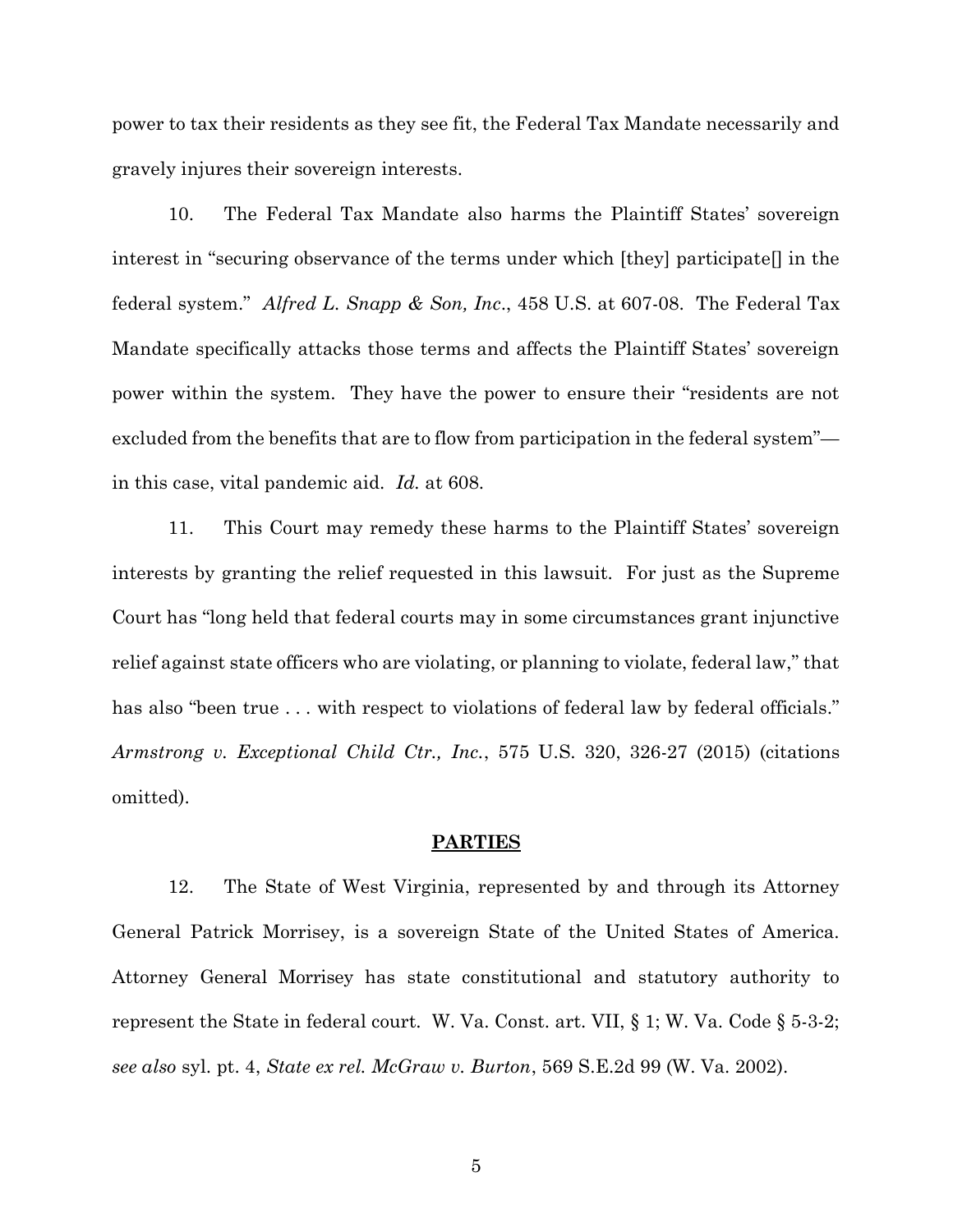13. The State of Alabama, represented by and through its Attorney General Steve Marshall, is a sovereign State of the United States of America. Attorney General Marshall has state constitutional and statutory authority to represent the State in federal court. Ala. Const. art. V § 137; Ala. Code § 36-15-1(2).

14. The State of Arkansas, represented by and through its Attorney General Leslie Rutledge, is a sovereign State of the United States of America. Attorney General Rutledge has state constitutional and statutory authority to represent the State in federal court. Ark. Const. art. 6, § 22; Ark. Code Ann. § 25-16-703.

15. The State of Alaska, represented by and through its Attorney General Treg R. Taylor, is a sovereign State of the United States of America. Attorney General Taylor has state constitutional and statutory authority to represent the State in federal court. Alaska Const. art. III, sec. 16; AS 44.23.020.

16. The State of Florida, represented by and through its Attorney General Ashley Moody, is a sovereign State of the United States of America. Attorney General Moody has state constitutional and statutory authority to represent the State in federal court. Fla. Const. art. IV,  $\S$  4(b); Fla. Stat.  $\S$  16.01(5).

17. The State of Iowa is a sovereign State of the United States of America.

18. The State of Kansas, represented by and through its Attorney General Derek Schmidt, is a sovereign State of the United States of America. Attorney General Schmidt has state constitutional and statutory authority to represent the State in federal court. Kan. Const. art. 1, § 1; Kan. Stat. Ann. § 75-702.

19. The State of Montana, represented by and through its Attorney General Austin Knudsen, is a sovereign State of the United States of America. Attorney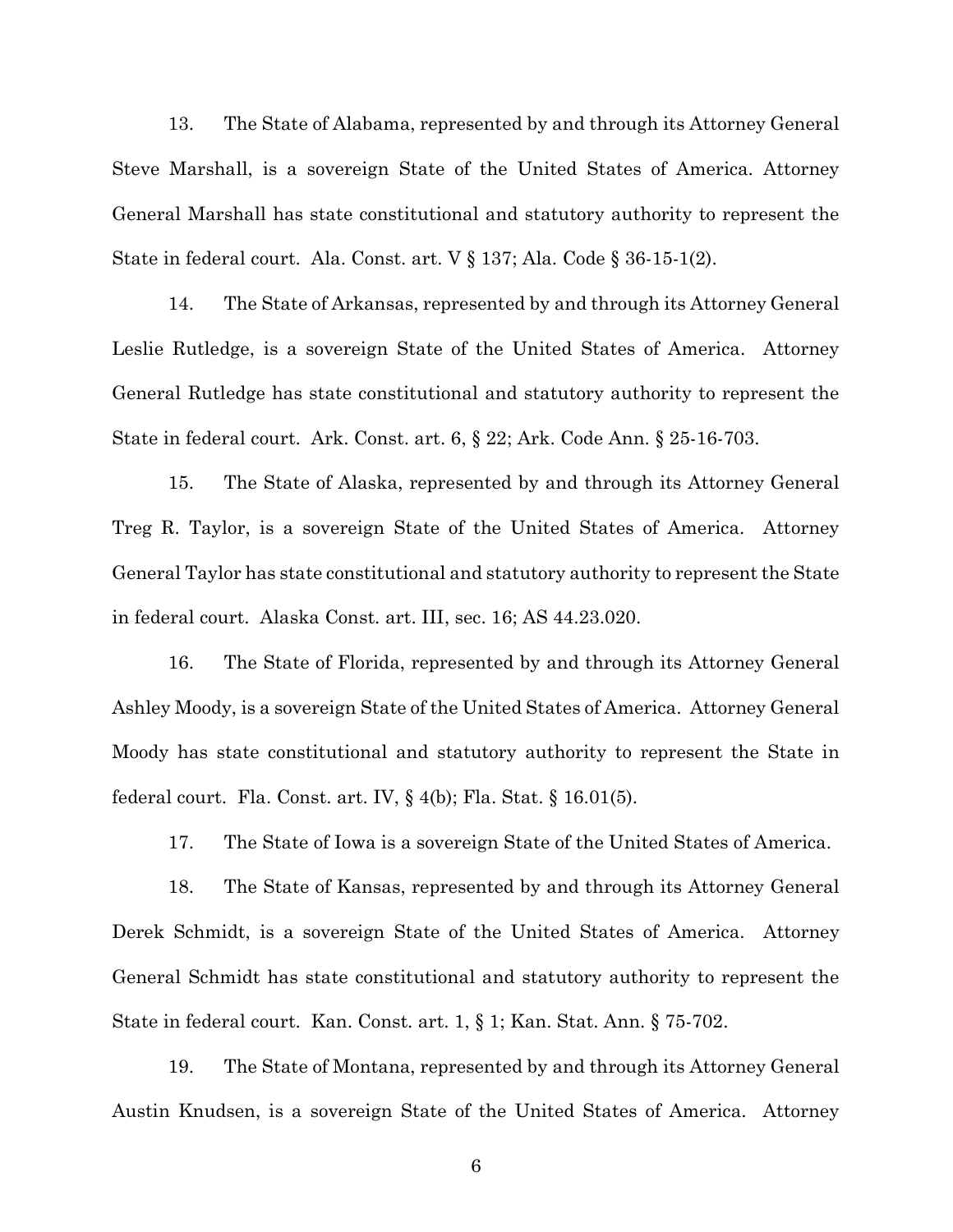General Knudsen has state constitutional and statutory authority to represent the State in federal court. Mont. Const. art. VI, § 4(4); Mont. Code. Ann. § 2-15-501(1).

20. The State of New Hampshire, represented by its Department of Justice, is a sovereign State of the United States of America. The New Hampshire Department of Justice has statutory authority to represent the State of New Hampshire in all civil legal matters where the State is a party. N.H. Rev. Stat. Ann.  $§ 21-M:2, II(a).$ 

21. The State of Oklahoma, represented by and through its Attorney General Mike Hunter, is a sovereign State of the United States of America. Attorney General Hunter has state statutory authority to represent the State in federal court. Okla. Stat. tit. 74, § 18b.

22. The State of South Carolina, represented by and through its Attorney General Alan Wilson, is a sovereign State of the United States of America. Attorney General Wilson has state constitutional and statutory authority to represent the State in federal court. S.C. Const. art. VI §7; S.C. Code Ann. § 1-7-40; State ex rel. Condon v. Hodges, 562 S.E.2d 623 (S.C. 2002).

23. The State of South Dakota, represented by and through its Attorney General Jason Ravnsborg, is a sovereign State of the United States of America. Attorney General Ravnsborg has state constitutional and statutory authority to represent the State in federal court. S.D. Const. art IV,  $\S$ 7; SDCL  $\S$  1-11-1(4).

24. The State of Utah, represented by and through its Attorney General Sean Reyes, is a sovereign State of the United States of America. Attorney General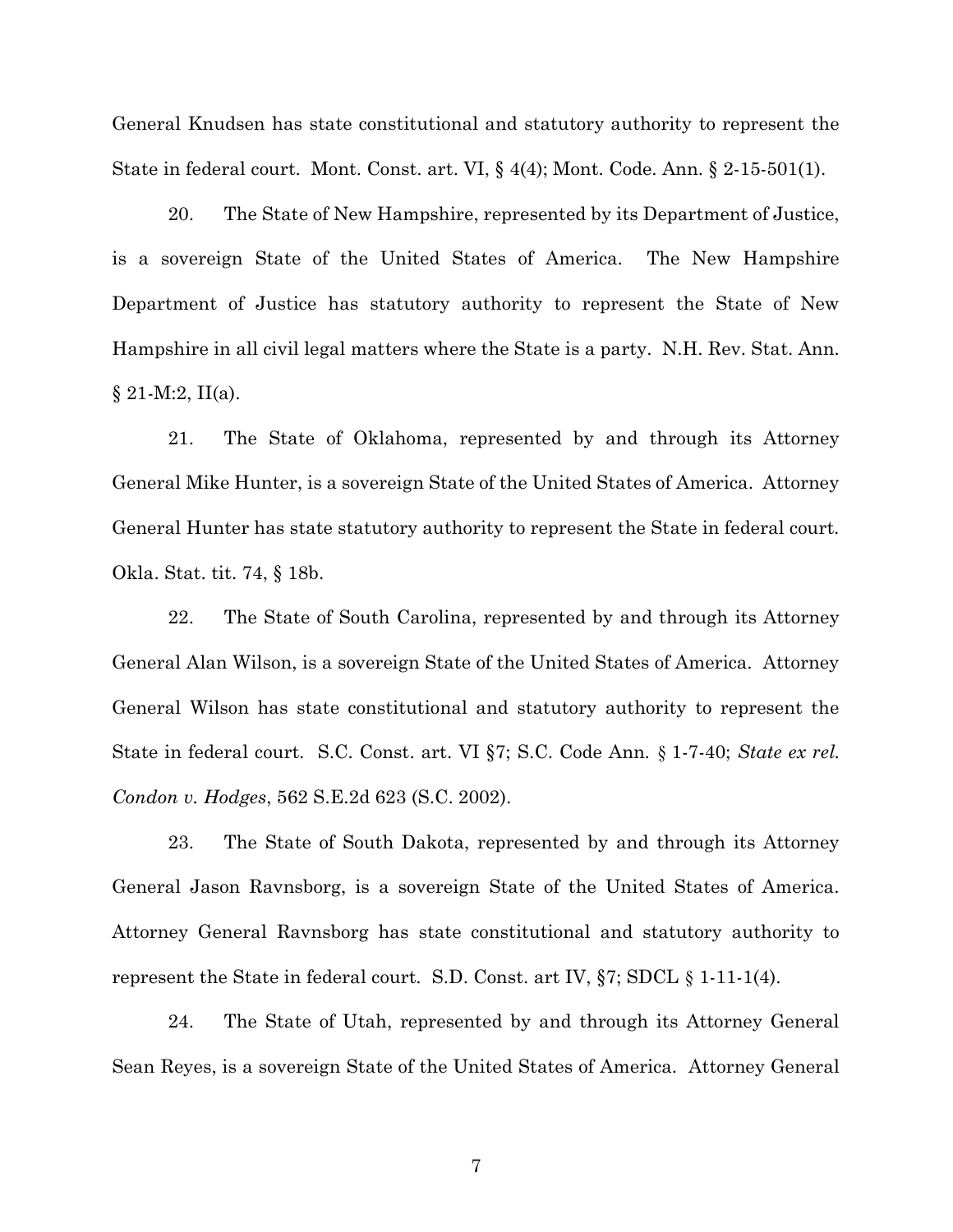Reyes has state statutory authority to represent the State in federal court. Utah Code Ann. § 67-5-1(2).

25. The United States Department of the Treasury ("Treasury") is an agency of the United States, and is responsible for the administration and enforcement of ARPA.

26. Janet Yellen is Secretary of the Treasury, and is named as a party in her official capacity (the "Secretary"). As the Secretary, Yellen is responsible for reserving funds and making payments, reviewing certifications, and accepting recoupment payments under ARPA, and she is empowered to issue regulations necessary to do so.

27. Richard K. Delmar is the Acting Inspector General of the Treasury, and is named in his official capacity. The Inspector General is responsible for monitoring and oversight of existing coronavirus relief funds to the States, and is generally responsible for informing the Secretary about programs administered by the Department and advising on the necessity for corrective action.

#### BACKGROUND

#### I. The American Rescue Plan Act

28. Starting in early 2020, the economy of the United States and the lives of millions of its citizens were severely impacted by the COVID-19 virus, which caused a world-wide pandemic.

29. As of this week, there have been 30,038,363 cases in the United States. See CDC, COVID Data Tracker, "Trends in Number of COVID-19 Cases and Deaths in the US Reported to CDC, by State/Territory," https://covid.cdc.gov/covid-data-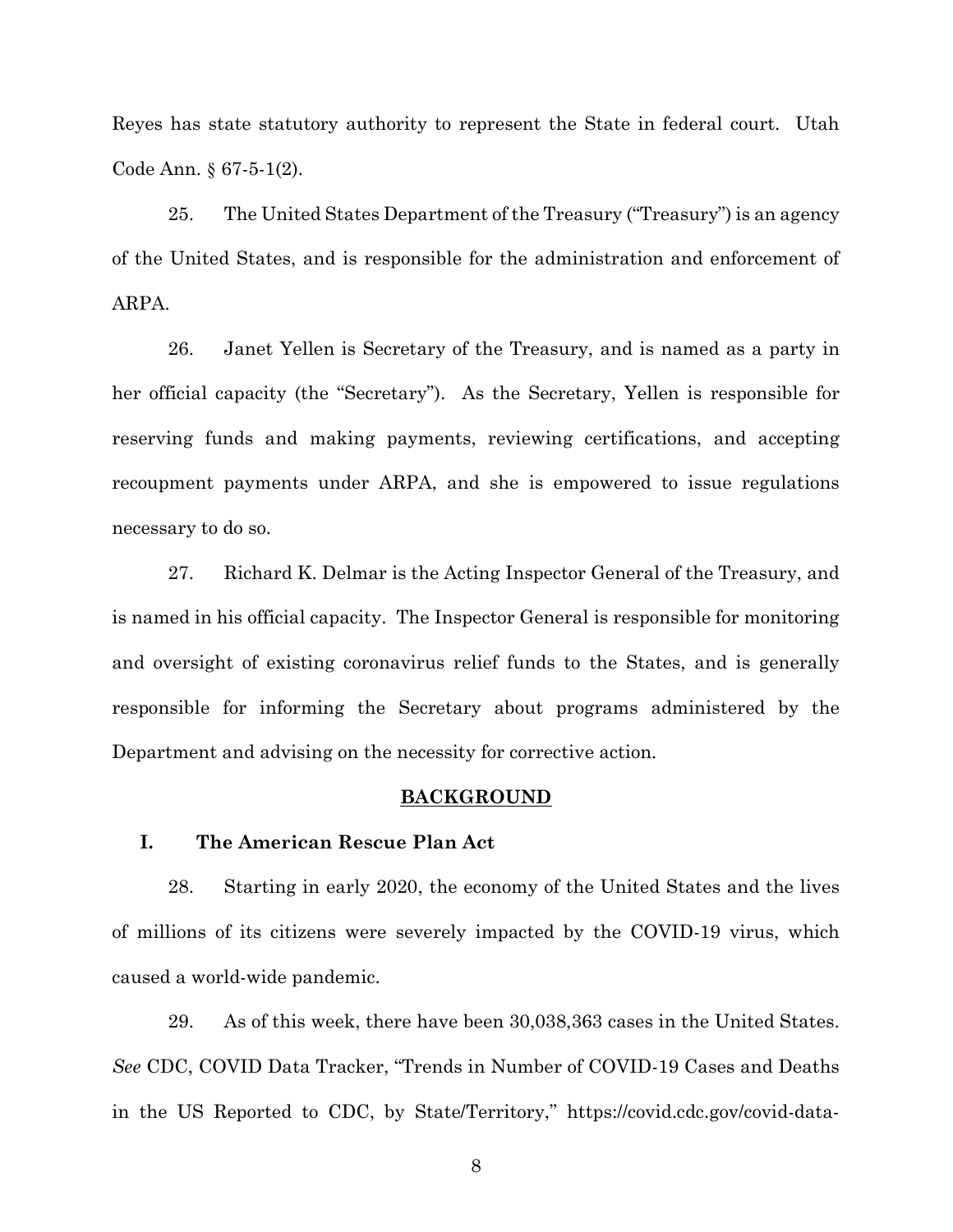tracker/#trends\_totalandratecasessevendayrate (last updated Mar. 28, 2021). Sadly, 546,144 of those cases resulted in death. See CDC, COVID Data Tracker, "United States Covid-10 Cases and Deaths by State," https://covid.cdc.gov/covid-datatracker/#cases\_casesper100klast7days (last updated Mar. 28, 2021).

30. In addition to the staggering human toll, the pandemic caused drastic economic harm to businesses, individuals, States, and local governments, and increased the financial needs of the States. See Victoria Udalova, Pandemic Impact on Mortality and Economy Varies Across Age Groups and Geographies, U.S. CENSUS BUREAU (Mar. 08, 2021), https://www.census.gov/library/stories/2021/03/initialimpact-covid-19-on-united-states-economy-more-widespread-than-on-mortality. html.

31. The Plaintiff States and their residents were no exception to this harm and increased financial needs.

32. West Virginia, for example, experienced "staggering losses in jobs and income." Kelly Allen *et al.*, THE IMPACT OF THE COVID-19 PANDEMIC IN WEST VIRGINIA IN 2020 22 (Feb. 17, 2021), https://wvpolicy.org/wpcontent/uploads/2021/02/WVCBP-COVID-Impact-Report.pdf. The State lost 93,900 jobs and its unemployment jumped from just under 5% to nearly 16% in two months— February to April 2020. Id. West Virginia began to recover once it received CARES Act funding but "as time passed since the stimulus payments were distributed ... West Virginia's economy began to slow." *Id.* at 23. After briefly gaining jobs, West Virginia again lost jobs in September and November 2020. Id. Unsurprisingly, West Virginia households saw an 8.5% loss of income after stimulus payments stopped. Id.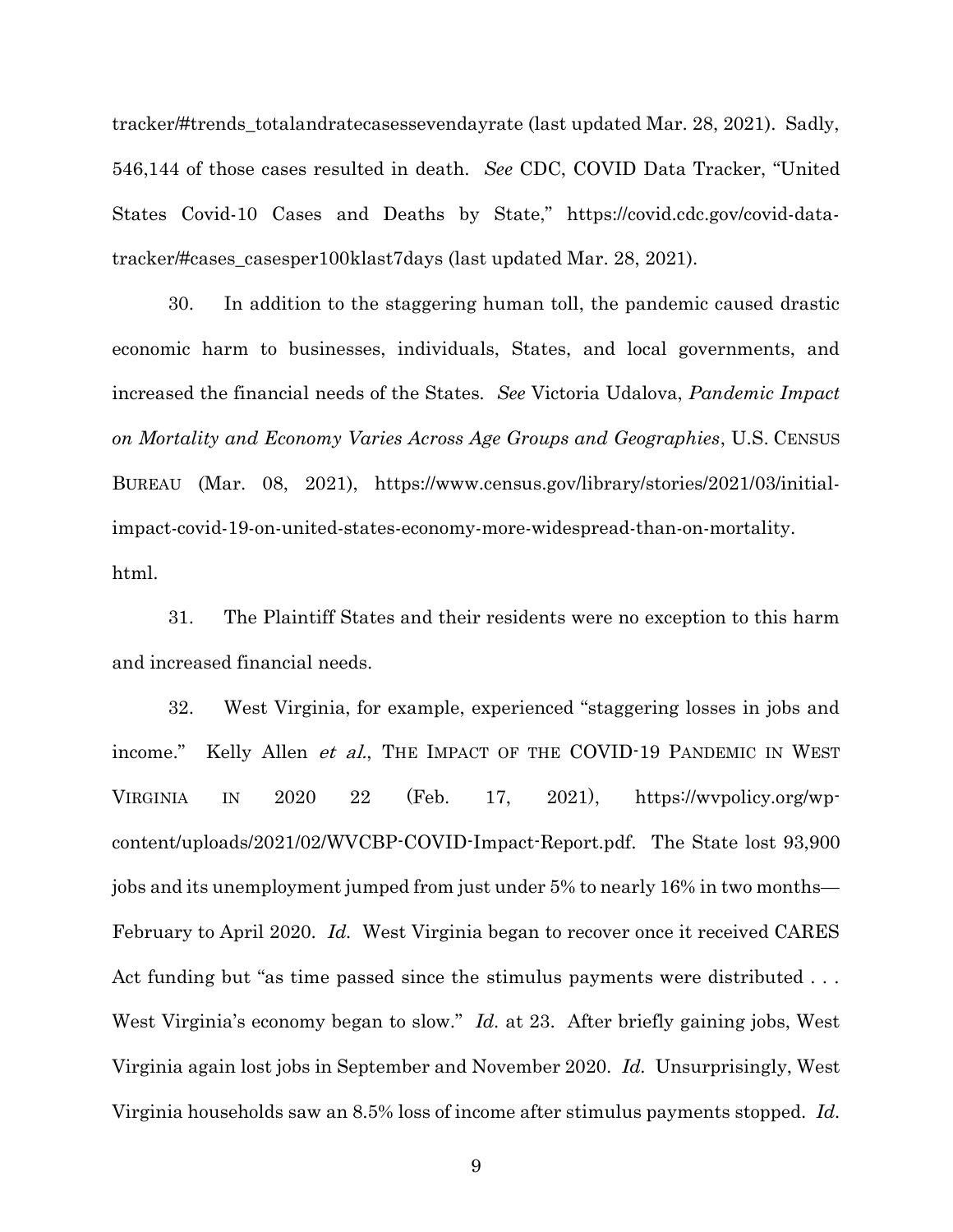at 24. West Virginia also saw a drastic need to, among other things, improve its broadband infrastructure in view of the extensive need for remote learning infrastructure in the K-12 and post-secondary education environments.

33. Alabama's economy similarly struggled. Alabama's Gross Domestic Product "plunged by about 2.7 percent" because of the economic shock of the COVID-19 pandemic. Samuel Addy et al., ALABAMA ECONOMIC OUTLOOK 7 (Jan. 2021), https://alabama.box.com/shared/static/hx734e495x8xyk0ncbfmyecc5npkfm9m.pdf. Employment declined by 3.4 percent. Id. at 8. The Alabama Business Confidence Index—a metric tracked by the Culverhouse College of Business at the University of Alabama—declined to its lowest level since 2013. Id. at 10.

34. Arkansas was likewise forced to make significant investments in educational technology to facilitate remote learning in its K-12 schools.

35. Kansas's economy has also suffered. Kansas experienced historic levels of unemployment early in the pandemic, and by the end of 2020, employment was still down 4.2% from the previous year. Donna K. Ginther, Update on the Kansas Economy 18 (Mar. 5, 2021), https://ipsr.ku.edu/covid19/images/GintherTaxCouncil 20210305.pdf. Kansas Gross State Product fell by over 8% in the second quarter of 2020 compared to the previous year and was down by 1.9% in the third quarter. Id. at 13. The number of small businesses open in Kansas has fallen by 32.4% since January 2020. Id. at 34.

36. The remaining Plaintiff States have all suffered similar negative economic impacts and challenges.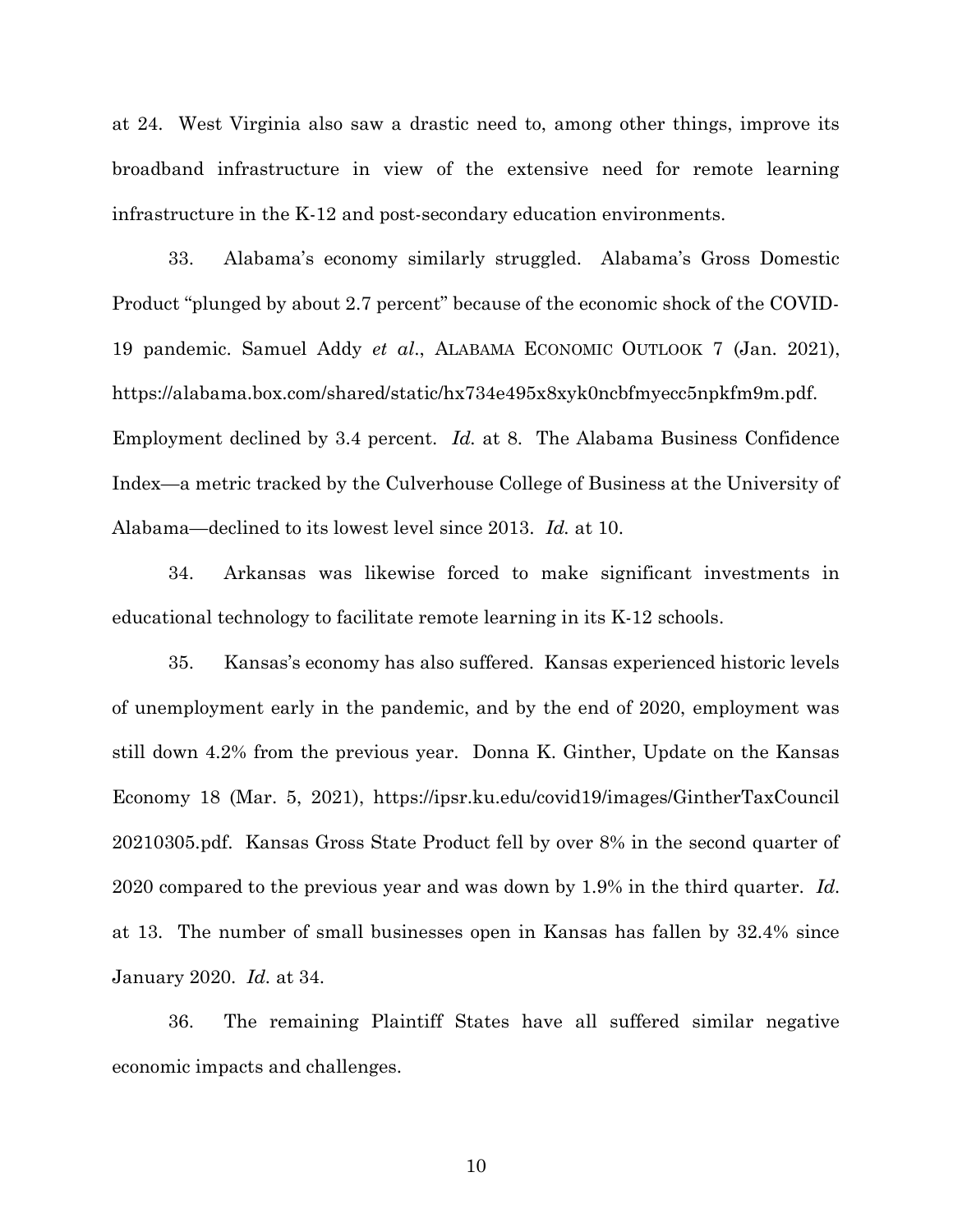37. In response to this nationwide economic turmoil and other harms, the States, as well as the federal government, took sweeping steps to try to prevent the spread of the virus and to assist all harmed parties.

38. Part of the federal government's efforts focused on the historic and nationwide economic damage; the federal government recognized the need to provide financial and other assistance to States, localities, and individuals.

39. To that end, Congress passed and, on March 11, 2021, President Biden signed ARPA.

40. Congress' stated purposes for the funds to be disbursed under ARPA are to relieve certain households, small businesses, non-profits, and "impacted industries such as tourism, travel, and hospitality"; "to respond to workers performing essential work during the COVID-19 public health emergency by providing premium pay to eligible workers"; to make up for the reduction in state government revenue; and "to make necessary investments in water, sewer, or broadband infrastructure." ARPA § 9901 (enacting 42 U.S.C. § 602(c)(1)(A-D)).

41. ARPA allocates approximately \$1.9 trillion for these purposes.

42. From this total, ARPA distributes roughly \$350 billion directly to States and localities, based on population and unemployment rates.

43. Unlike the federal government, States have no power to raise this level of money this quickly, either by taxing or borrowing.

44. Section 9901 of ARPA adds 42 U.S.C. § 802 to Title VI of the Social Security Act ("SSA") to provide these funds by designating the amounts and the uses of the relief.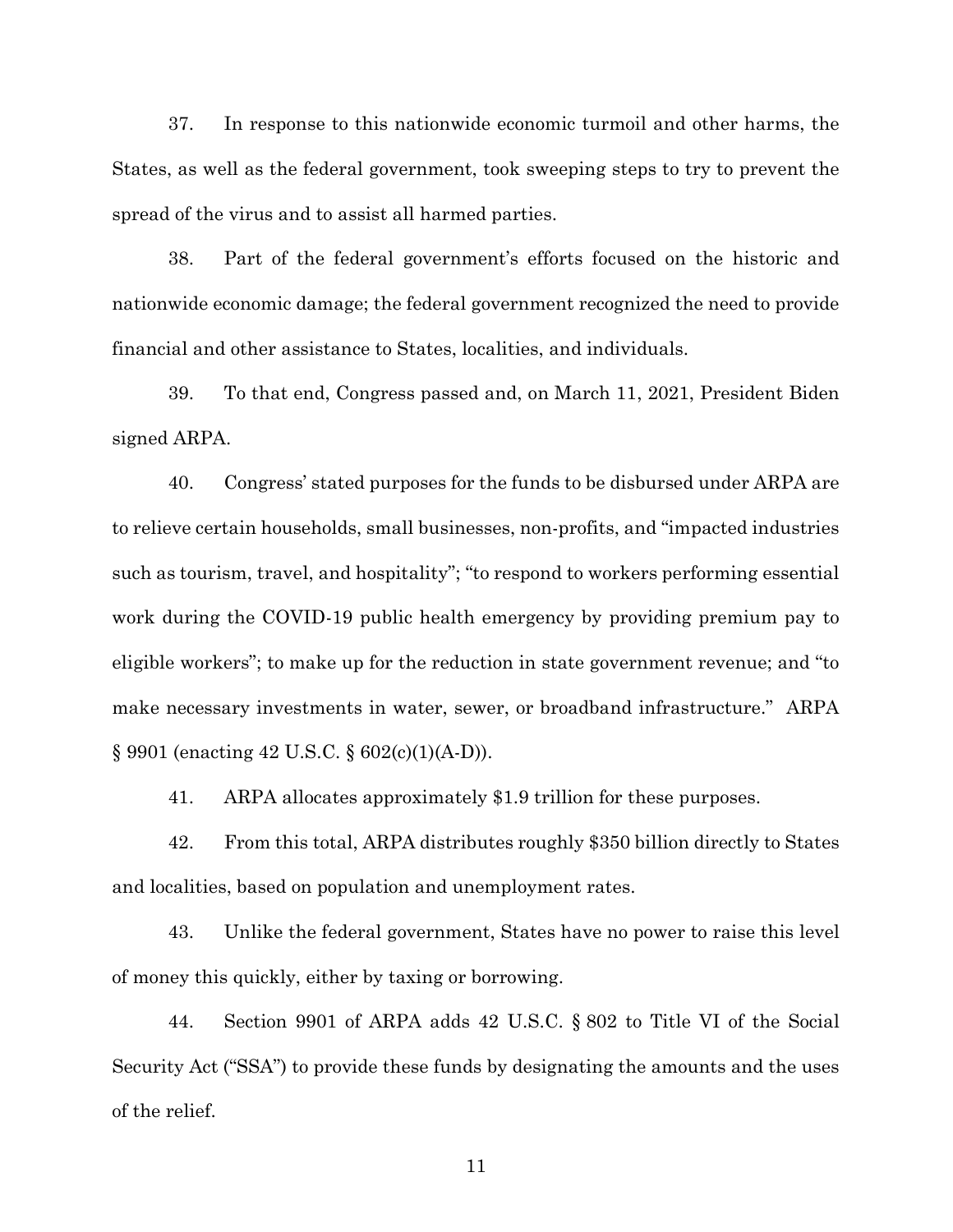45. West Virginia anticipates that it will receive roughly \$2.06 billion total from the federal government under ARPA. Approximately \$1.25 billion will go directly to the State. The remainder, or approximately \$800 million, will go to local governments and state capital projects.<sup>1</sup>

46. West Virginia's annual revenue budget for fiscal year 2020-2021 is about \$4.57 billion, not including any CARES Act funds or ARPA funds. W. Va. State Budget Office, FY 2021 GENERAL REVENUE FUND ESTIMATES BY MONTH (July 1, 2020), https://budget.wv.gov/reportsandcharts/revenueestimates/Documents/FY%202021% 20monthly%20General%20Revenue%20Estimates.pdf.

47. Relief under ARPA thus represents over 25% of West Virginia's annual general revenue budget.

48. Alabama anticipates that it will receive over \$4 billion total from the federal government under ARPA. Approximately \$2.12 billion will go directly to the State, approximately \$1.73 billion will go to local governments, and approximately \$192 million will be provided to the State for capital projects.

49. Alabama's annual revenue budget for fiscal year 2020, including its General Fund and Education Trust Fund budgets, was about \$9.7 billion. Alabama anticipates that its annual revenue budget for fiscal year 2021, including its General Fund and Education Trust Fund budgets, will also be about \$9.7 billion. See Alabama Department of Finance, Executive Budget Office, State Receipts, https://budget.alabama.gov/state-receipts/ (last visited Mar. 25, 2021).

<sup>1</sup> Projected ARPA funds for each State taken from House Committee on Oversight and Reform, American Rescue Plan, https://oversight.house.gov/budget-reconciliation (last visited Mar. 26, 2021).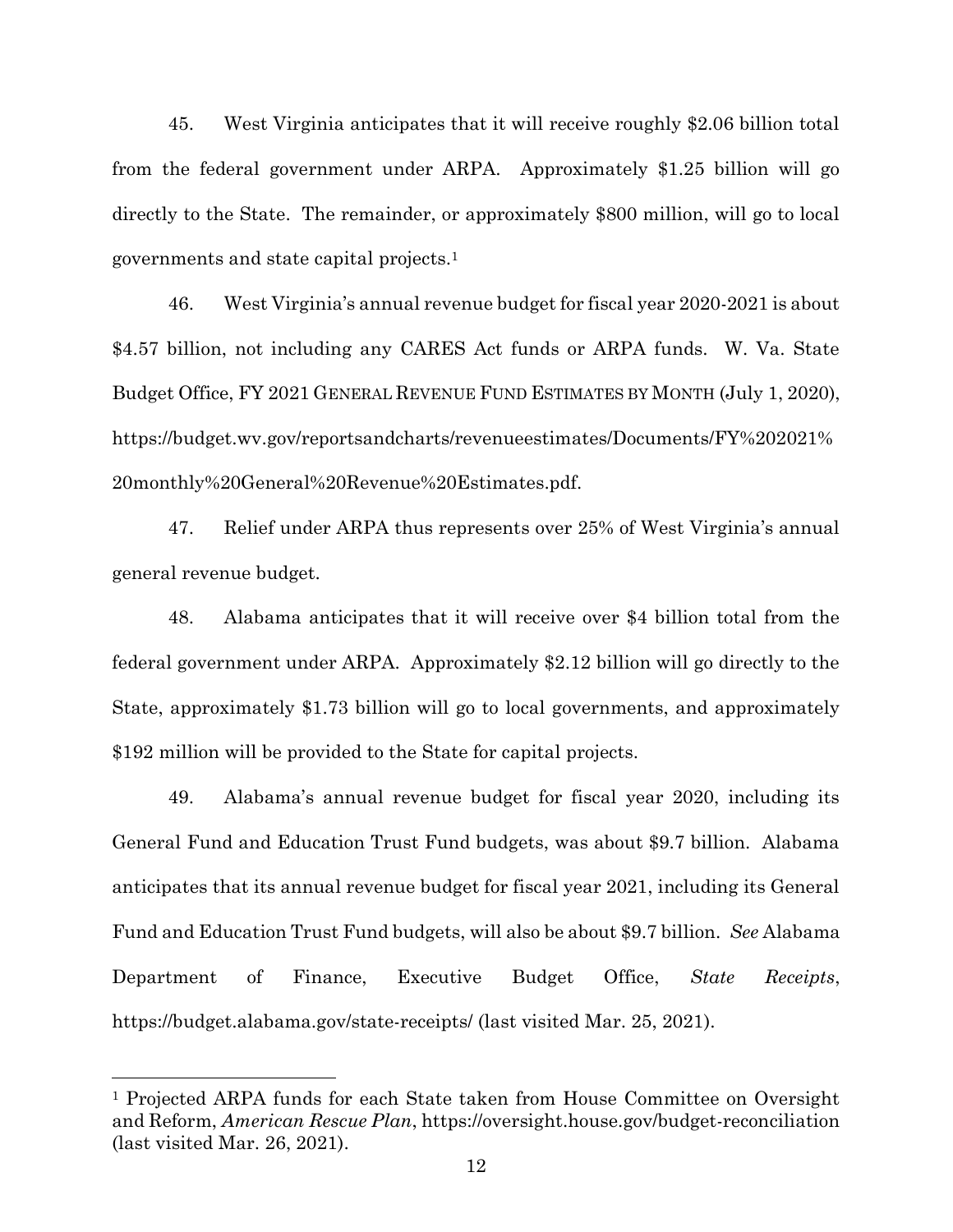50. Relief under ARPA flowing directly to the State thus represents over 21% of Alabama's general revenue budget.

51. Arkansas anticipates that it will receive approximately \$2.81 billion total from the federal government under ARPA. Approximately \$1.65 billion will go directly to the State. The remaining \$1.156 billion will go to local governments.

52. Arkansas's net available revenues for the 2021-2022 fiscal year are expected to reach \$5.69 billion, a 1.1% decrease from fiscal year 2020-2021.

53. Relief under ARPA thus represents well over 25% of Arkansas's projected available revenue.

54. Kansas anticipates that it will receive approximately \$2.72 billion total from the federal government under ARPA. Approximately \$1.59 billion will go directly to the State, approximately \$1 billion will go to local governments, and approximately \$143 million will be provided to the State for capital projects.

55. Kansas's revenue for the 2021 fiscal year is estimated to be approximately \$7.7 billion.

56. Relief under ARPA thus represents over 20% of Kansas's projected available revenue.

57. The other Plaintiff States anticipate receiving similar amounts, constituting similar percentages of their respective annual revenue budgets.

### II. The Federal Tax Mandate

58. While the historic national economic emergency the COVID-19 pandemic created merits a strong response, it cannot erase the constitutional bounds on federal power that limit Congress' hand.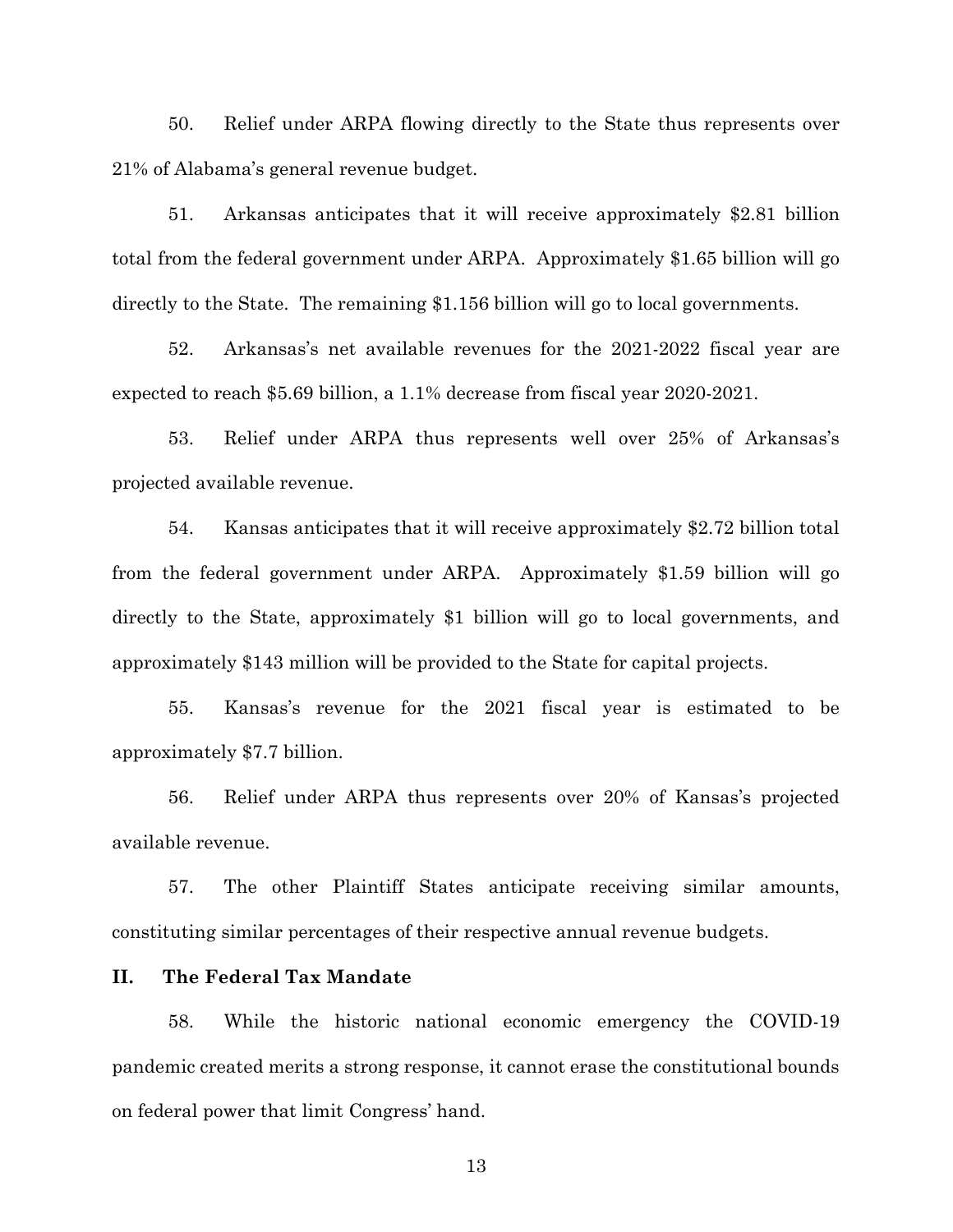59. At least one provision of ARPA exceeds those limits. In particular, Section 602(c)(2)(A)—the "Federal Tax Mandate"—co-opts States' power to tax and to control their own budgets. It prohibits any changes in any laws, regulations, or interpretations that could reduce net state revenue from any taxes. The Federal Tax Mandate does, however, allow States to *increase* taxes.

60. The period covered by the Federal Tax Mandate's prohibition runs from March 3, 2021, to the last day of the last fiscal year in which the State receives funds under ARPA. This could be as long as through December 31, 2024, the date through which the funds are available, or longer if Treasury is seeking recovery of funds. See ARPA § 9901; enacting 42 U.S.C. § 602(a), (g)(1).

61. Specifically, ARPA's Federal Tax Mandate states as follows:

(2) FURTHER RESTRICTION ON USE OF FUNDS.—

(A) IN GENERAL.—A State or territory shall not use the funds provided under this section or transferred pursuant to section 603(c)(4) to *either* directly or indirectly offset a reduction in the net tax revenue of such State or territory resulting from a change in law, regulation, or administrative interpretation during the covered period that reduces any tax (by providing for a reduction in a rate, a rebate, a deduction, a credit, or otherwise) or delays the imposition of any tax or tax increase.

(B) PENSION FUNDS.—No State or territory may use funds made available under this section for deposit into any pension fund.

ARPA § 9901 (enacting 42 U.S.C. § 602(c)(2) (emphasis added)).

62. ARPA does not define the ambiguous and amorphous term "directly or indirectly."

63. Instead, interpretation of that term is open to speculation, postdistribution of funds rulemaking, recoupment demands by the Inspector General, or other enforcement actions.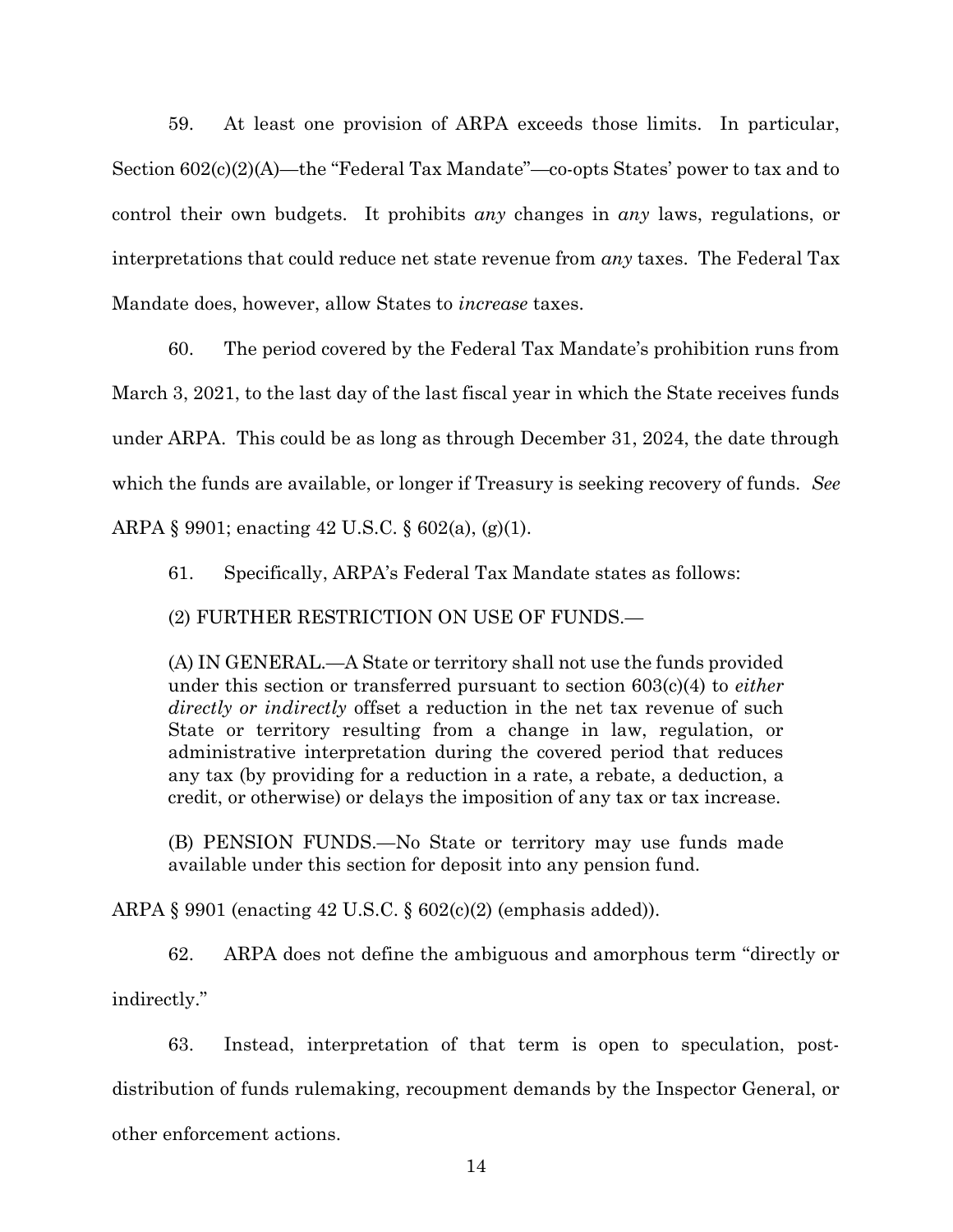64. Nevertheless, ARPA requires the State to provide an initial certification, signed by a state official, to the Secretary. This certification assures the Secretary that the funds will be used consistent with the requirements in ARPA and that the State is not violating the Federal Tax Mandate.

65. ARPA also requires the States to periodically report all changes to their tax revenues. This reporting process allows Treasury to monitor the States' tax revenues and related actions pursuant to their taxing powers. ARPA also expressly provides for recoupment of funds from any State, territory, or Tribal government that has failed to comply with the permitted usage of funds or violates the statute's prohibitions on usage—including in the Federal Tax Mandate.

66. Because the Federal Tax Mandate is open to interpretation by postdistribution rulemaking or other administrative or executive action, States have no ex ante assurance of what they must do to comply with the Federal Tax Mandate.

67. A State may not know until months or even years after funds are received and spent that the federal government deems the State to have violated the Federal Tax Mandate, or an executive interpretation of it.

68. Furthermore, the state official signing the initial certification could be penalized, or even held criminally liable, for an incorrect certification or reporting under the False Claims Act. See 18 U.S.C. § 287; see also 31 U.S.C. §§ 3729-3733.

#### III. The Federal Tax Mandate's Sweeping And Uncertain Scope

69. The power to tax and spend is a sovereign function of the States that predates the formation of the United States. See, e.g., Lane County v. Oregon, 74 U.S. 71, 76 (1868) ("[T]o the existence of the States, themselves necessary to the existence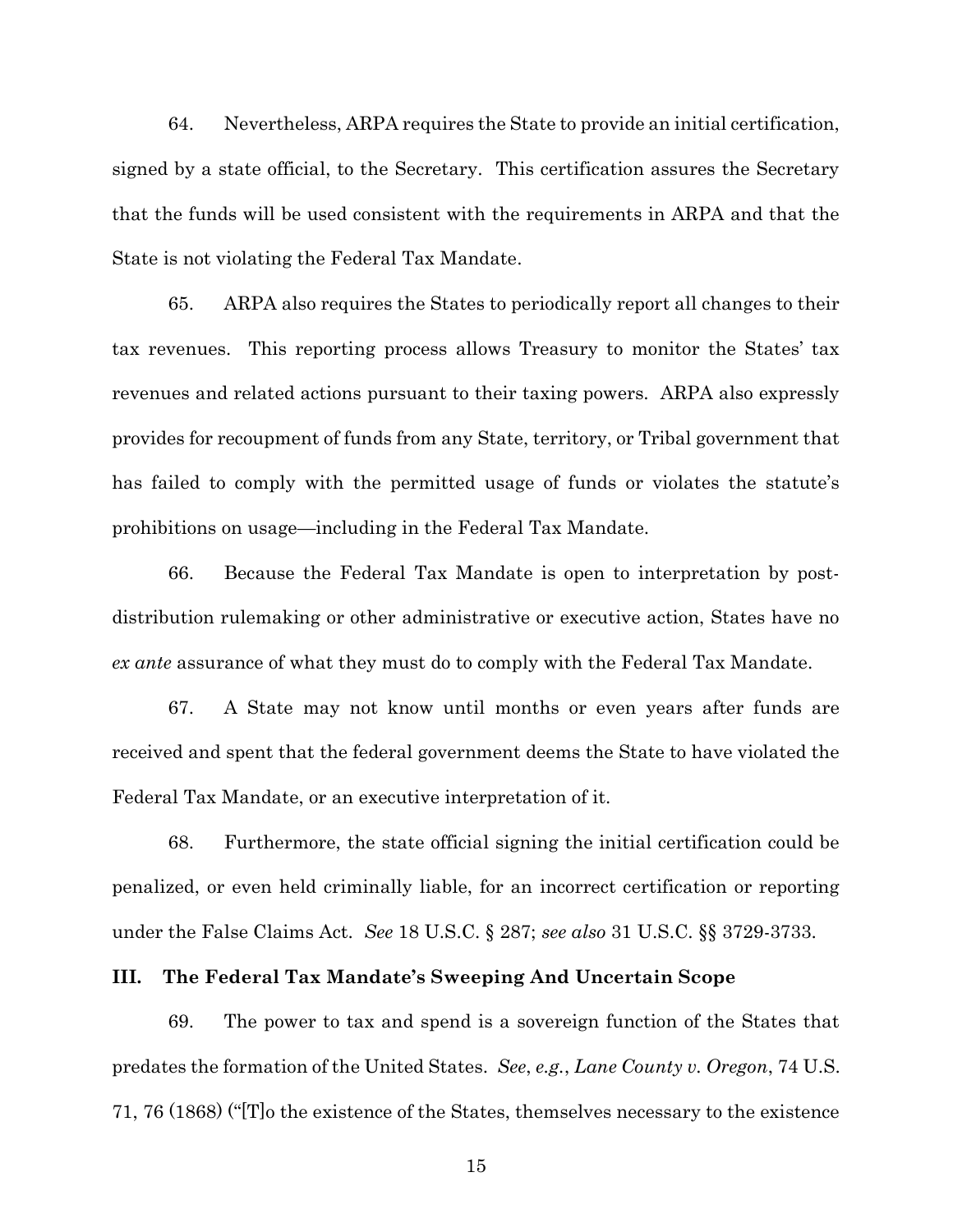of the United States, the power of taxation is indispensable."). The States have always retained their sovereign right to determine their own taxation and fiscal policies, which represents an important structural check on the federal government.

70. The States' taxing authority is also a critical element of the budgeting authority for the Plaintiff States' legislatures.

71. The Federal Tax Mandate's prohibition on using funds to offset a reduction in net tax revenue from any change in law or policy during the covered years is unprecedented.

72. Prohibiting both direct and indirect offsets either sweeps in an impermissibly broad range of state tax and other policy decisions, or depends on limits that are undefined and otherwise nonexistent in ARPA itself. The Federal Tax Mandate would be unconstitutional even if it did not contain the term "or indirectly" because forbidding States to exercise their sovereign power to set tax and fiscal policy is not a permissible condition that the federal government can set on its distribution of federal funds. But the term compounds the Federal Tax Mandate's unconstitutionality, for the Federal Tax Mandate is either impermissibly overbroad, impermissibly vague, or both.

73. Because "[m]oney is fungible," Holder v. Humanitarian Law Project, 561 U.S. 1, 37 (2010), any ARPA funds the Plaintiff States receive could be viewed as indirectly offsetting any reduction in tax revenue from an otherwise separate change in state tax policy. This concern makes it impossible for the Plaintiff States to accurately determine in advance what they may and may not do with their taxing and budgeting authority without fearing loss of needed ARPA relief funds.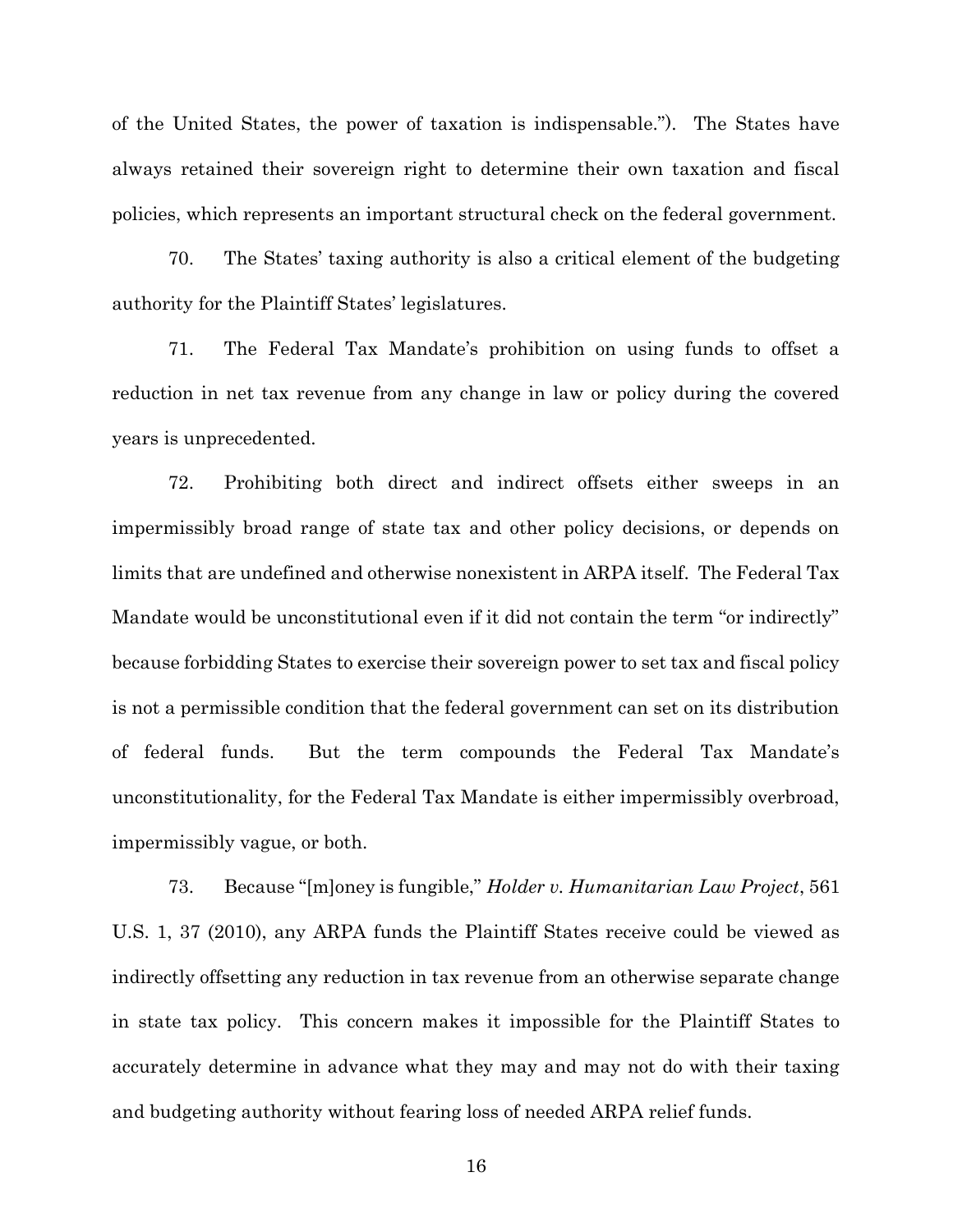74. Combined with ARPA's claw-back and other enforcement provisions, the broad and ambiguous scope of the Federal Tax Mandate has the likely and foreseeable effect of chilling almost any legislative action by the States that affect tax revenue.

75. Further, because the Federal Tax Mandate is so broad, it extends beyond Congress' goal to ensure that federal aid is limited to COVID-19-related purposes. It potentially affects *all* state legislative or executive actions that reduce net tax revenues, whether intended or unintended, and no matter how attenuated from COVID-19-related purposes. The breadth of this power grab means it is not germane to any discrete and permissible federal objective, an additional reason why it is unconstitutional.

76. For example, the West Virginia Legislature is considering a bill to extend the Neighborhood Investment Tax Credit (a charitable program) and increase the annual tax credit cap from \$3 million to \$5 million. These changes are projected to reduce West Virginia tax revenue by roughly \$2 million per year in future years. It is unclear from the terms of the statute whether this freestanding legislation would violate the Federal Tax Mandate. Another bill in West Virginia would expand a limited aircraft repair and maintenance sales tax exemption to all such activities. This change will result in a small reduction in sales tax collections. It is similarly unclear whether this change would run afoul of the Federal Tax Mandate.

77. Similarly, the Alabama Legislature is considering several bills that would likely affect tax revenue in a way that could subject Alabama to penalty under the Federal Tax Mandate. For example, one bill would allow tax exemptions for organizations that provide care for the sick and terminally ill. Another exempts an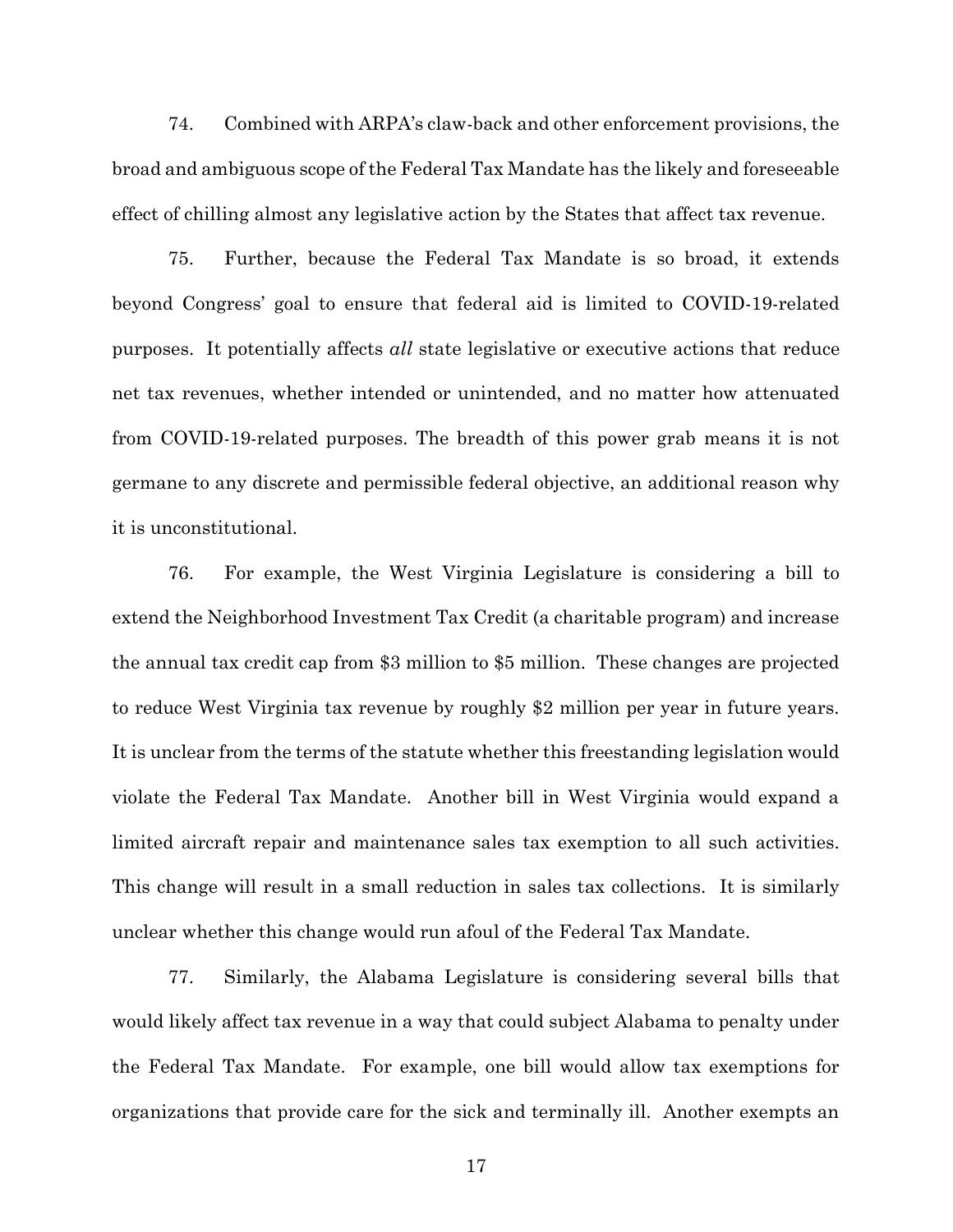organization that offers services for children who are victims of sexual or physical abuse. Another would exempt from taxation a non-profit organization that furnishes new homes for victims of natural disasters. And another would provide tax credits for hospitals and universities engaged in research and development beneficial to society. It is not clear whether these changes would run afoul of the Federal Tax Mandate.

78. The Arkansas General Assembly is also currently considering a number of tax and revenue bills that could be affected by the Federal Tax Mandate. For example, one bill would significantly lower income tax for low-income Arkansans. This change is projected to reduce Arkansas tax revenue by approximately \$86 million per year for the next two fiscal years. It is unclear whether the Federal Tax Mandate would prohibit this change. Another bill would exempt school fundraising and parent-teacher organization purchases from sales tax. Though this change would reduce revenue by only \$125,000 per year, it is also unclear whether it would run afoul of the Federal Tax Mandate.

79. The Iowa General Assembly enacted significant tax reductions in 2018 that are contingent on satisfaction of certain triggers based on the level and growth of net general fund revenues. See 2018 Iowa Acts ch. 1161 § 99-134. If those triggers are satisfied, the State of Iowa would be required to adopt changes to tax regulations that could take effect during the period covered by ARPA. The Iowa General Assembly is also considering a number of other bills that could reduce tax revenue. For example, the Iowa Senate unanimously passed a bill eliminating the state inheritance tax and removing the triggers for further tax cuts so that the reduction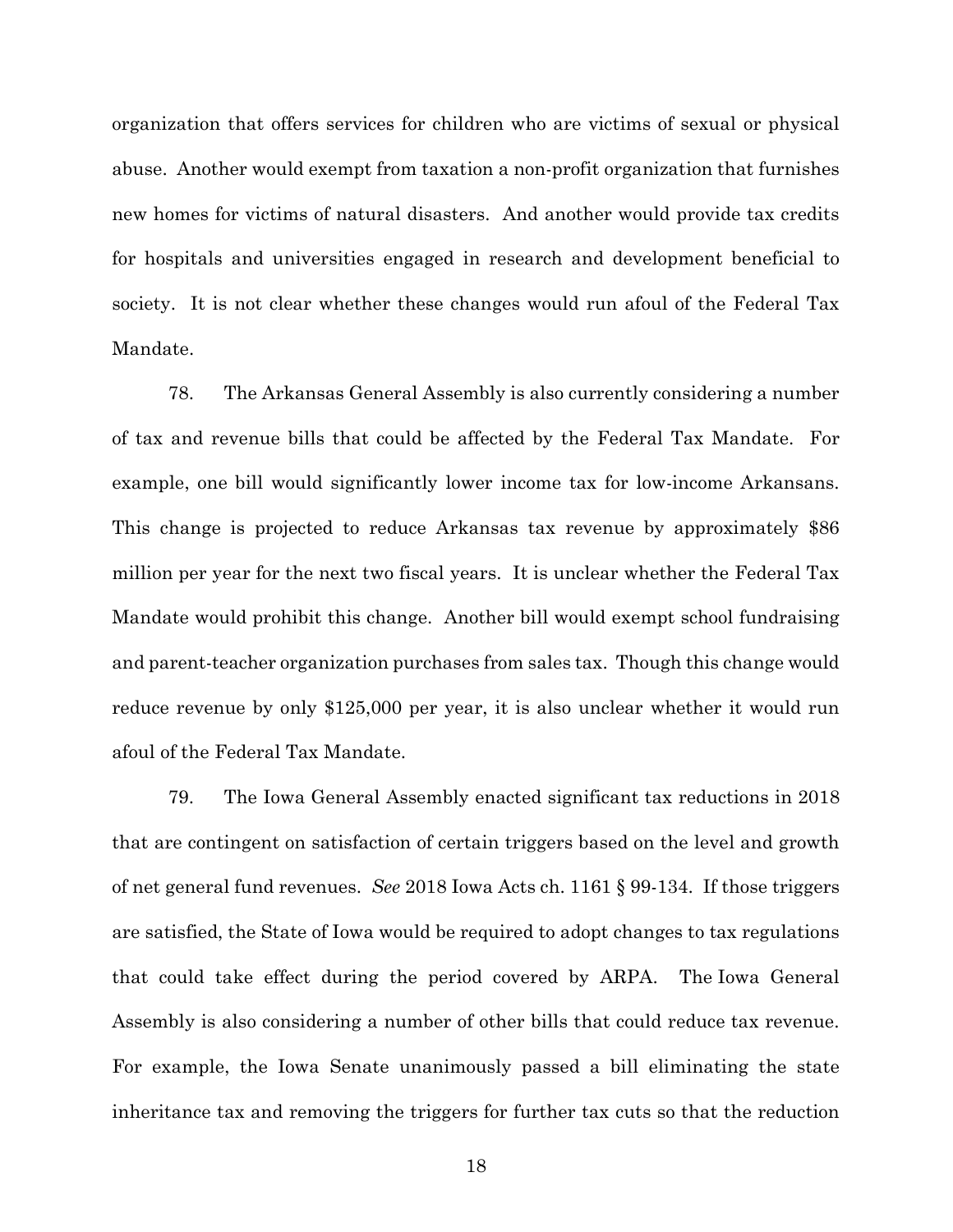would go into effect automatically in 2023. And the Iowa House of Representatives nearly unanimously passed a bill establishing child care tax credits. Given the ambiguous and broad nature of the Federal Tax Mandate, it is unclear whether any of these bills or previous enactments would subject Iowa to penalty under that statute.

80. The Kansas Legislature is considering decoupling part of its income tax code from the federal tax code to end a state-level income tax increase caused by passthrough changes from prior federal tax law revisions. The Kansas Legislature is also considering giving property or income tax deferrals or credits to small businesses impacted by closure orders during the COVID-19 pandemic.

81. The New Hampshire Legislature is currently considering a number of bills sponsored by legislators of both parties that could be affected by the Federal Tax Mandate as well. For example, New Hampshire Governor Christopher T. Sununu's proposed budget would reduce the State's Business Enterprise Tax from 0.6% to 0.55%, phase out the State's Interest and Dividends Tax over five years, and increase the minimum gross business receipts required for filing a Business Enterprise Tax return from \$100,000 to \$250,000. In addition, a bipartisan coalition of legislators is sponsoring, and the New Hampshire State Senate has passed on a 24-0 bipartisan vote, a bill that would increase the minimum gross business income required for filing a Business Profits Tax Return from \$50,000 to \$75,000. All of these proposals would reduce state tax revenues.

82. The Oklahoma Legislature is also currently considering a number of tax and revenue bills that could be affected by the Federal Tax Mandate. For example,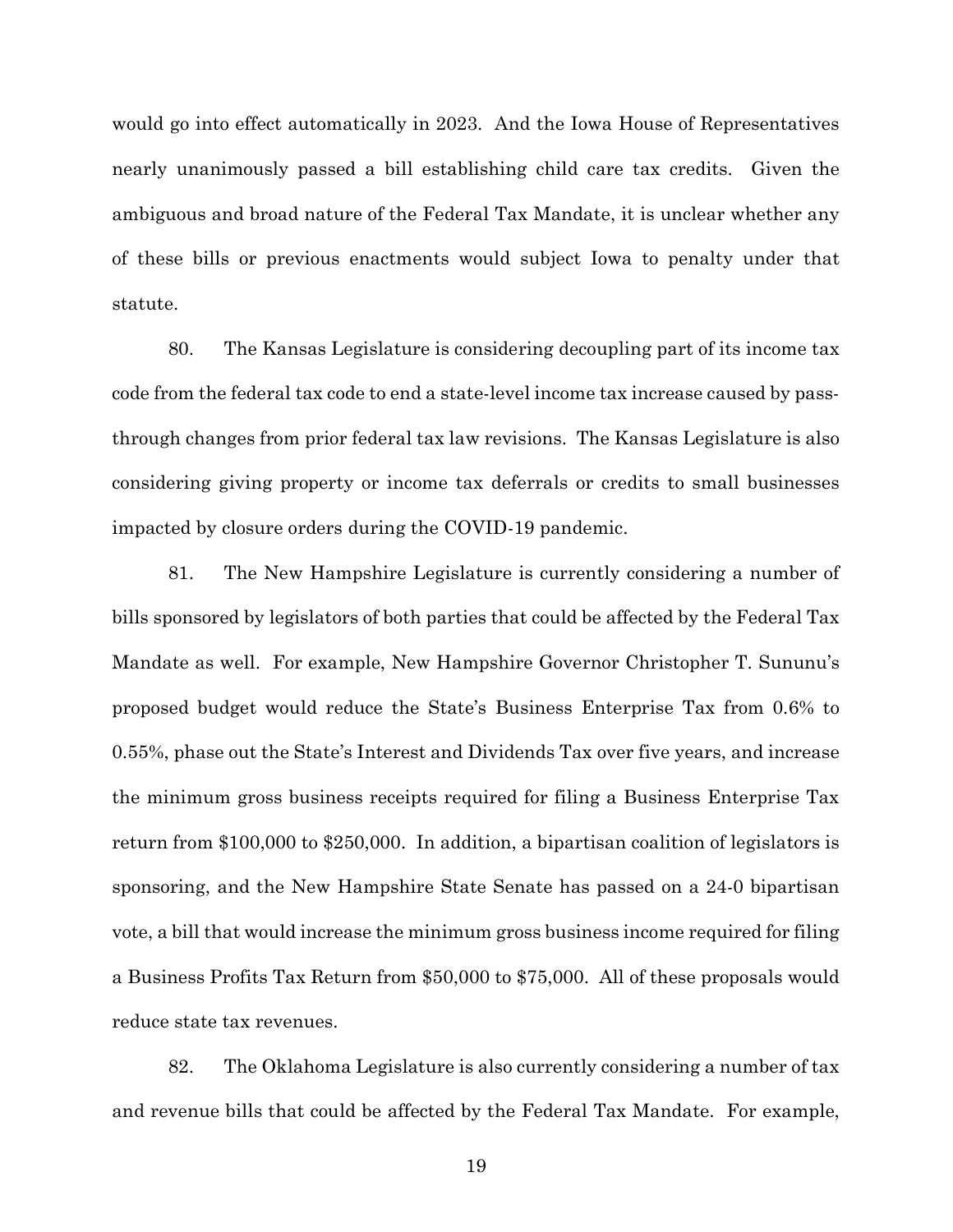one bill would make the state's Earned Income Tax Credit fully refundable. This change is projected to reduce Oklahoma tax revenue by approximately \$25 million per year. The bill would also provide a broader income tax credit to all filers, with the bill as a whole having a fiscal impact of around \$180 million in decreased tax revenue a year. It is unclear whether the Federal Tax Mandate would prohibit these changes. Another bill would provide a deduction that phases out the State's corporate income tax, which in FY 2023 would have otherwise provided \$100 million in state revenue. It is also unclear whether this bill would run afoul of the Federal Tax Mandate.

83. The remaining Plaintiff States are or are considering pursuing other tax cut policies—or else wish to preserve their ability to do so.

84. The foregoing bills are examples of routine legislative action, with no connection to the States' receipt of COVID-19 relief funds.

85. Another concern is that it is extremely difficult to know the causes of a given reduction in tax revenues. Indeed, state revenue projections are nearly always inaccurate. If there is a shortfall from projected net revenues, Treasury could claim that it was caused by a change in law, regulation, or practice, even if the State did not intend for that result.

### IV. Lack Of Concrete Guidance From Treasury

86. The problem with all of these examples is that there are no limiting principles within the text of the Federal Tax Mandate itself to distinguish permissible from impermissible changes in a State's net revenue—specifically, it is unclear what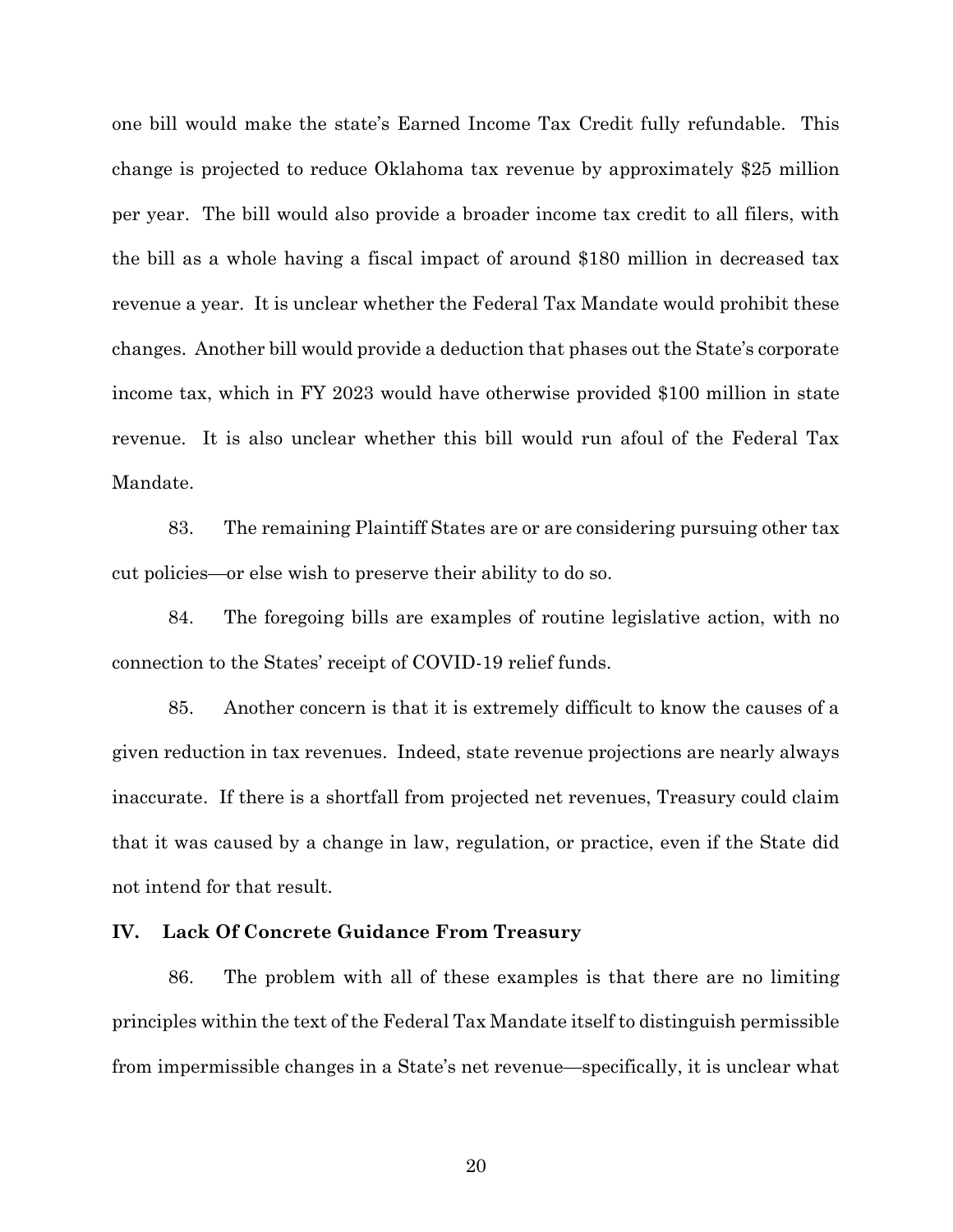would constitute a "direct" offset and there is no limit to what could be considered an "indirect" offset.

87. This statutory defect limits Treasury's ability to provide the Plaintiff States with meaningful assurance or enforceable standards to guide state legislatures' decisions or the use of ARPA funds.

88. Indeed, on March 16, 2021, 21 state Attorneys General sent a letter to the Secretary asking for clarification of the ambiguous Federal Tax Mandate by March 23, 2021.

89. On March 23, 2021, Treasury responded as follows:

Nothing in the Act prevents States from enacting a broad variety of tax cuts. That is, the Act does not "deny States the ability to cut taxes in any manner whatsoever." It simply provides that funding received under the Act may not be used to offset a reduction in net tax revenue resulting from certain changes in state law. If States lower certain taxes but do not use funds under the Act to offset those cuts—for example, by replacing the lost revenue through other means—the limitation in the Act is not implicated.

90. There is nothing "simpl[e]" about this prohibition. The Secretary's response did not give limits to the ambiguous and vague term "indirectly"—much less any limit drawn from the text of the statute.

91. It remains undefined what it means for a State to "indirectly" offset a reduction in net tax revenue, particularly in light of the fungible nature of money. Any ARPA funds the Plaintiff States receive could still be viewed as necessarily offsetting, whether directly or indirectly, any reduction in net revenue from changes in state tax policy far afield from the ARPA's purposes. Treasury's response in fact appears to confirm that the intent of the Federal Tax Mandate, and Treasury in implementing it, is to enforce a revenue-neutral tax policy across the board on every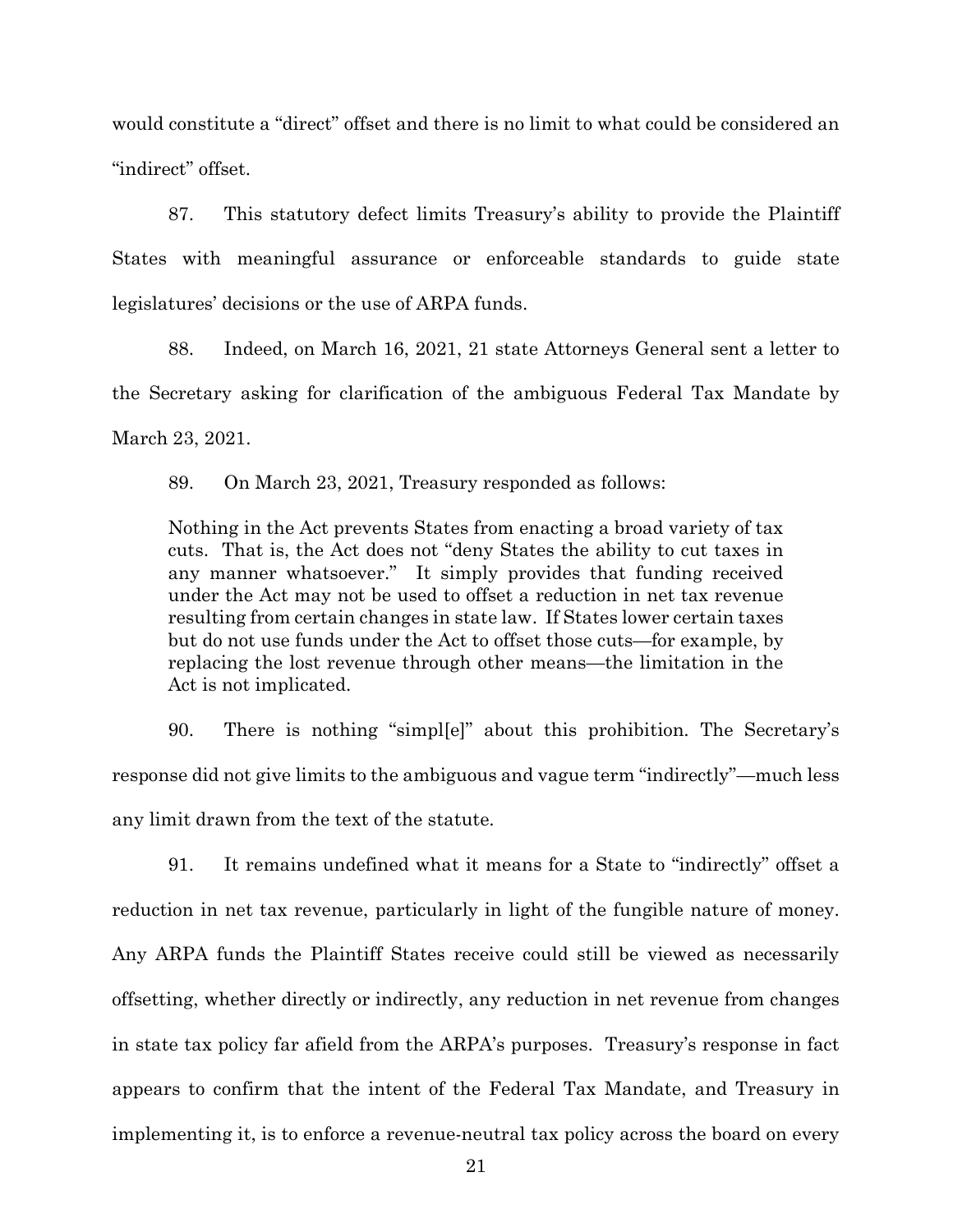State in the country. The federal government lacks the authority to impose that policy on the States.

92. Treasury's response also stated that Treasury would provide guidance on the specific questions posed by the 21-State letter before States will be required to submit a certification under Section 602(d)(1). Treasury's letter did not, however, give any timeframe for this future guidance, or how the timing of any guidance will relate to when funds are made available.

93. Moreover, any guidance would be only that—guidance. It could not supersede the statute's terms. It is difficult to foresee how any guidance could eliminate the constitutional infirmities baked into the term "directly or indirectly," especially where individual Senators—contrary to the Secretary's apparent belief expressed their understanding of the Federal Tax Mandate's broad scope.

94. Further, Treasury's response failed to respond to multiple specific tax modification proposals pending in various States. Regardless, whether Treasury is unable or unwilling to answer these concerns, the response confirms fears that the Federal Tax Mandate is so ambiguous and vague that the Plaintiff States cannot have certainty what is or is not prohibited.

95. Treasury's response further heightens concerns about the breadth of the Federal Tax Mandate's prohibition and the threat of enforcement actions under its amorphous language.

96. And Treasury's promise of future guidance is cold comfort for the many States that have part-time legislatures. Alabama's Legislature, for example, is parttime and is currently in session. It meets in one regular legislative session every year,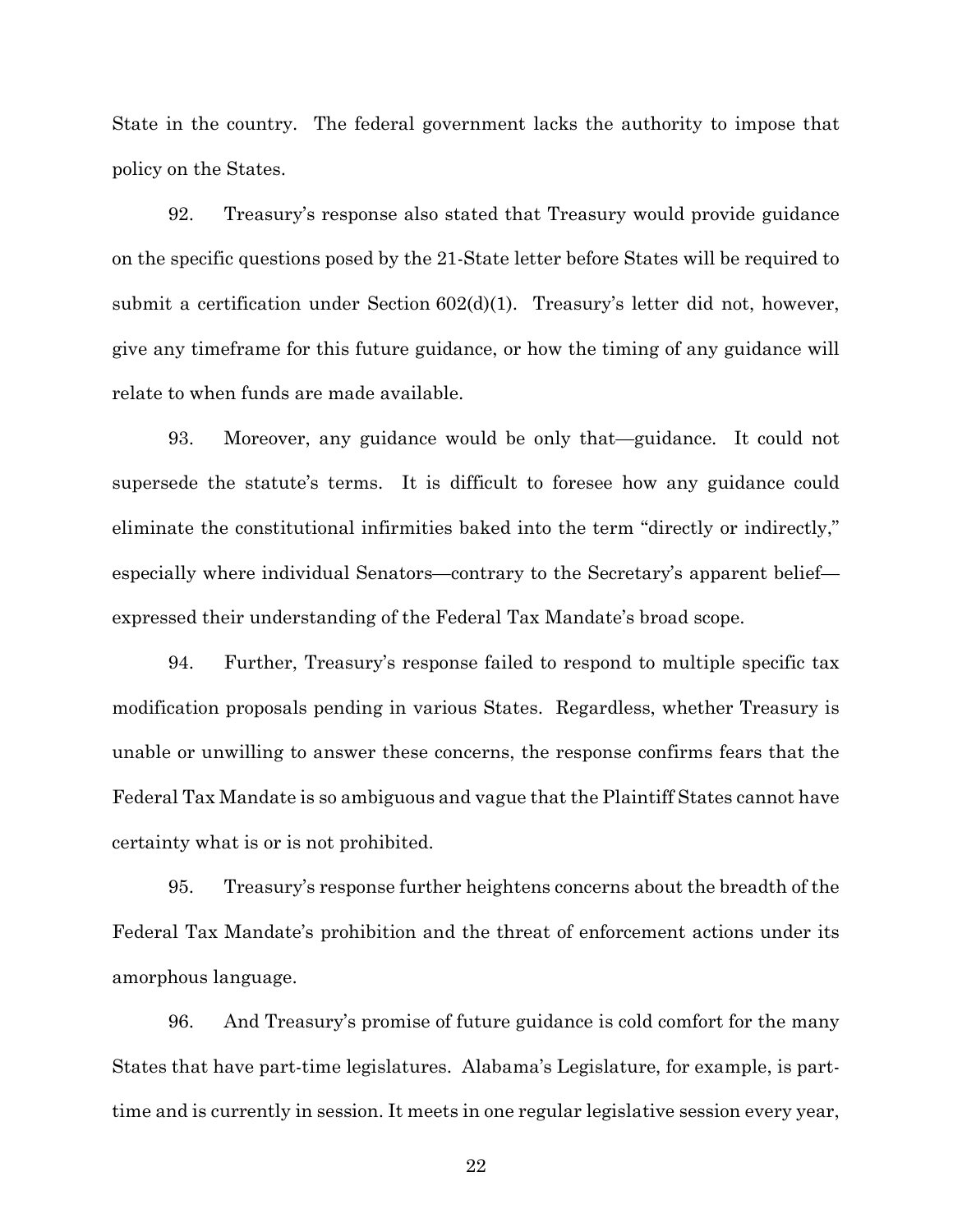which includes no more than 30 legislative days within 105 calendar days. Ala. Const. art. IV, § 76. This year, the regular legislative session will conclude no later than May 30, 2021. The Alabama Legislature, and those of many other States, must complete their work soon with little knowledge regarding how their actions will affect their States and constituents in light of the Federal Tax Mandate.

## V. The Federal Tax Mandate Impermissibly Subverts State Sovereignty And Accountability.

97. "State sovereignty is not just an end in itself: Rather, federalism secures to citizens the liberties that derive from the diffusion of sovereign power." New York v. United States, 505 U.S. 144, 181 (1992) (quotation omitted).

98. The meaningful and practical significance of state sovereignty includes protecting the people of the several States from federal overreach and ensuring that the States can govern and remain responsive to their people.

99. State sovereignty also creates political accountability, especially in the context of taxing and spending.

100. The Federal Tax Mandate significantly undermines a key element of this structure. With the Federal Tax Mandate in place, politicians can deny the will of the people for lower taxes or tax reform by arguing that the federal government has created a roadblock that cannot be passed without putting billions of dollars in needed aid at risk. Thus, they will improperly be "insulated from the electoral ramifications of their decision." New York, 505 U.S. at 169.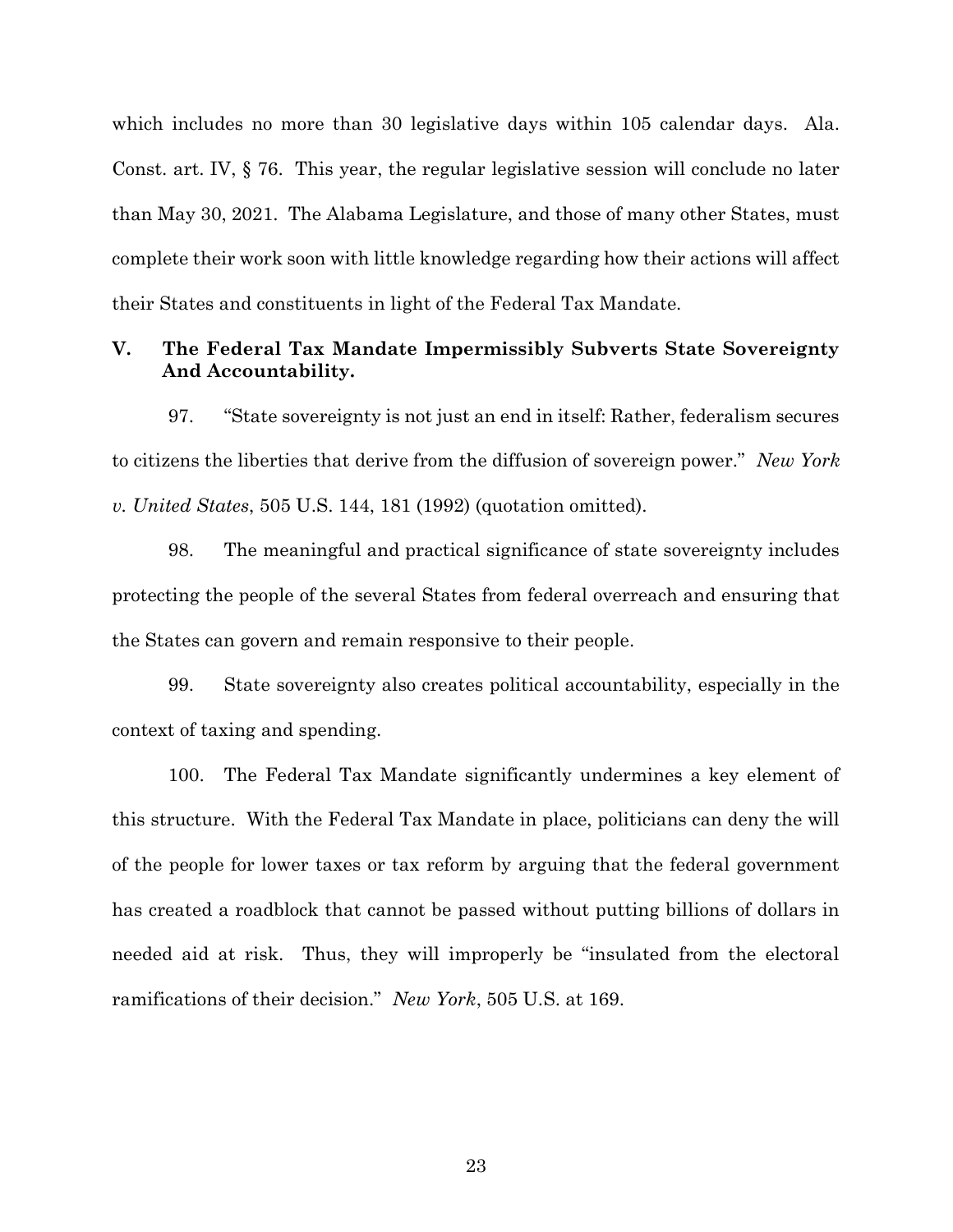#### CAUSES OF ACTION

#### COUNT ONE

# UNCONSTITUTIONAL EXERCISE OF FEDERAL POWER AND VIOLATION OF THE TENTH AMENDMENT –VIOLATION OF THE CONDITIONAL SPENDING DOCTRINE (U.S. Const. art. I § 8, cl. 1. & amend. X)

101. Plaintiff States reallege, adopt, and incorporate by reference the foregoing paragraphs as though fully set forth herein.

102. Upon information and belief, ARPA was enacted based on Congress' spending power under Article I, Section 8, clause 1 of the United States Constitution.

103. Federal laws imposing conditions on the use of funds provided to the States violate Congress' spending power if they do not meet all of the following conditions: (1) the federal expenditure must benefit the general welfare; (2) any condition on the receipt of federal funds must be unambiguous; (3) any condition must be reasonably related to the purpose of the federal grant; (4) the grant and any conditions attached to it cannot violate an independent constitutional provision; and (5) the grant and its conditions cannot amount to coercion as opposed to encouragement. See South Dakota v. Dole, 483 U.S. 203, 207-08 (1987). The Federal Tax Mandate flunks at least elements 2, 3, and 5 of this test.

104. The Plaintiff States recognize that the federal government has authority to attach certain spending requirements to funds it appropriates. But the Federal Tax Mandate's boundless prohibition on using funds to "directly or indirectly offset a reduction in the net tax revenue" of States far exceeds constitutional legitimacy. ARPA conditions the receipt of funds on compliance with the Federal Tax Mandate. Yet the Federal Tax Mandate is ambiguous and overbroad by prohibiting using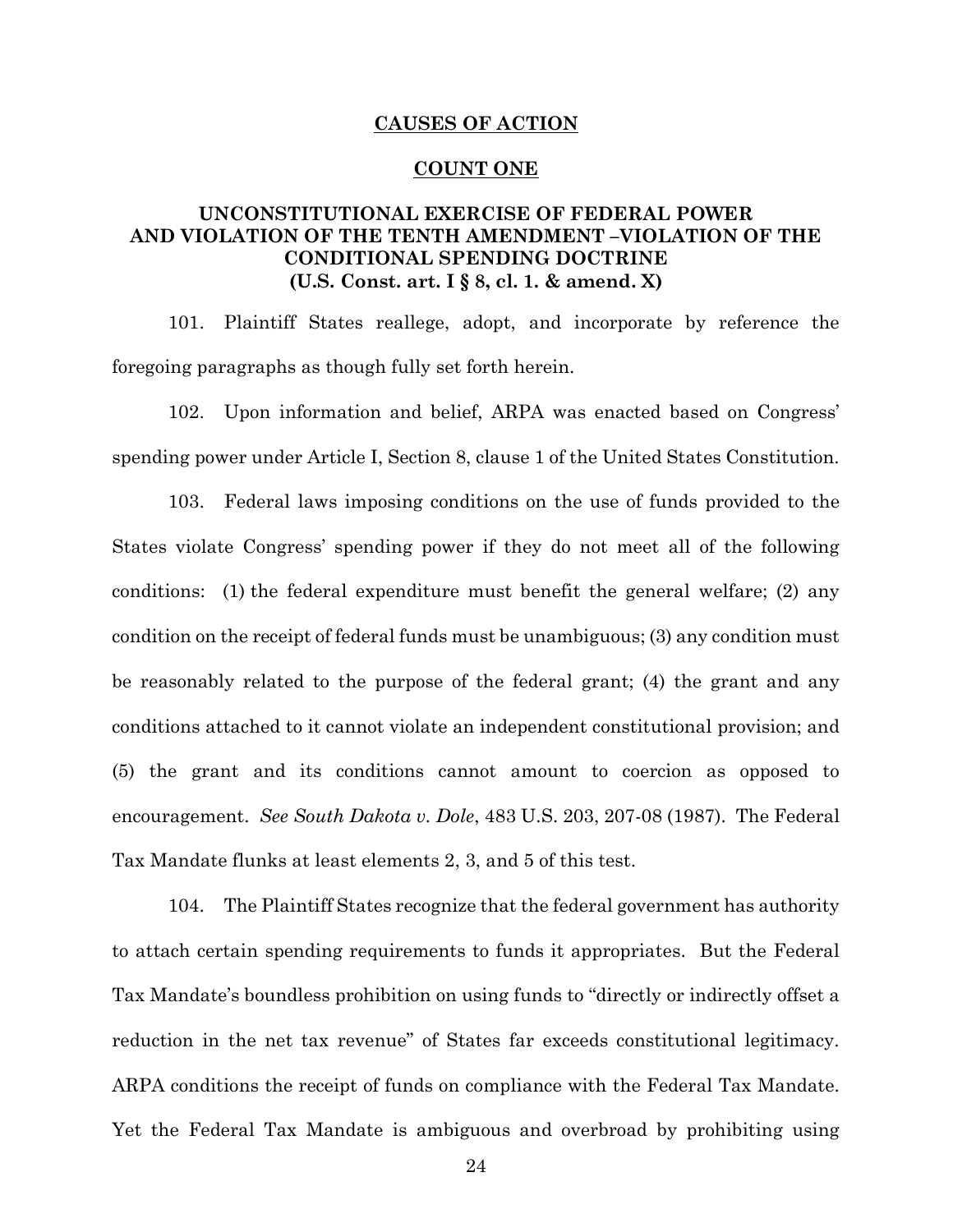federal funds to offset decreases in state tax revenue both "directly or indirectly." ARPA § 9901 (enacting 42 U.S.C. §  $602(c)(2)(A)$ ). As the examples above illustrate, the statute does not provide any clear limiting principle that could make the "indirect[]" funding condition unambiguous.

105. The Secretary admitted this ambiguity when she acknowledged that the fungibility of money makes defining what counts as a prohibited offset under the Federal Tax Mandate a "thorny" issue.<sup>2</sup>

106. ARPA's conditioning the receipt of funds on this expansive prohibition also causes the funding condition to affect matters not reasonably related to the purpose of the federal grant.

107. ARPA's ostensible purpose was to provide relief to States, local governments, businesses, and individuals hard hit by COVID-19.

108. Broadly constricting States' taxing authority—no matter how indirect possibly years after the impact of the pandemic has dissipated is not reasonably related to that purpose. See Dole, 483 U.S. at 208. Prohibiting tax relief does not provide relief to affected parties. While a federal prohibition on tax increases, especially on hard hit businesses and individuals, would also likely be unconstitutional, it at least would be more germane to the purpose of providing relief under the "American Rescue Plan" than the means Congress employed here.

109. Significantly, ARPA allows cities to use ARPA funds to reduce taxes. ARPA is expected to provide about \$800 million directly to localities within West

<sup>2</sup> Testimony of Secretary Yellen before the Senate Banking Committee in response to Sen Mike Crapo (R-Idaho), at 1:11:47-1:12:12, available at https://www.banking. senate.gov/hearings/03/17/2021/the-quarterly-cares-act-report-to-congress.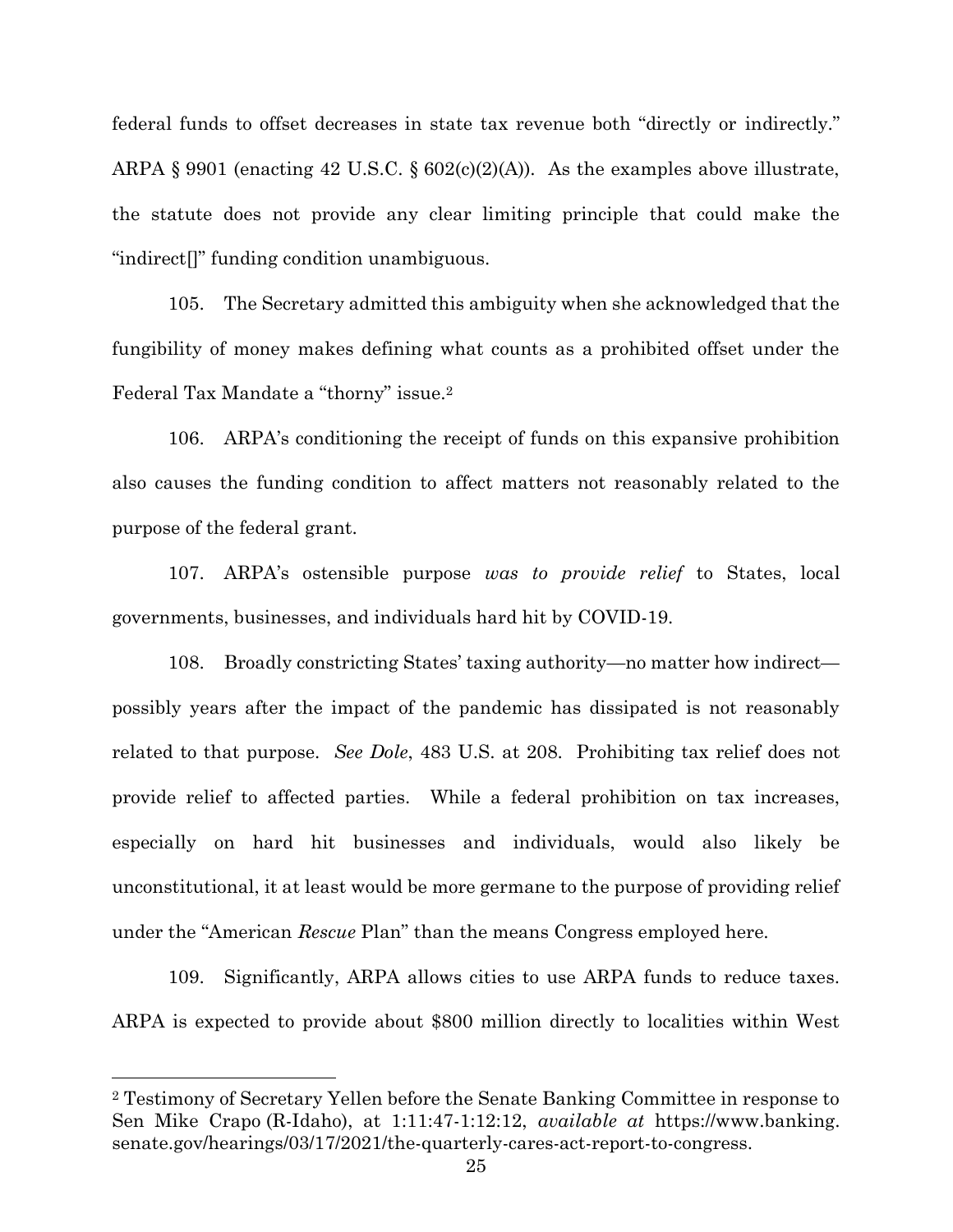Virginia; \$1.89 billion to localities within Alabama; \$1.57 billion to Arkansas localities; and similar amounts to localities in the other Plaintiff States. ARPA's directives and prohibitions for use of funds is the same for localities as it is for States, except that the Federal Tax Mandate does not apply to the localities. See ARPA § 9901 (enacting 42 U.S.C.§ 603(c)).

110. ARPA's Federal Tax Mandate also exempts Tribal governments from the prohibition on reducing taxes.

111. Congress' decision to allow cities, localities, and Tribal governments to use funds without the Federal Tax Mandate's prohibition further undermines any connection between COVID-19 relief and Congress' unprecedented intrusion into state taxing power.

112. The pension provision in Section  $602(c)(2)(b)$  also shows that the Federal Tax Mandate is mere pretext for controlling certain disfavored exercises of state taxing and revenue-allocation powers, rather than reflection of an evenhanded concern that funds be used for specifically enumerated purposes only: ARPA prohibits "deposit[ing]" funds "into any pension fund," but does not prohibit backfilling pension funds *indirectly.* ARPA  $\S 9901$ ; enacting 42 U.S.C.  $\S 602(c)(2)(b)$ .

113. Moreover, Congress itself cuts taxes under ARPA, demonstrating that cutting taxes is not just a valid but important form of COVID-19 relief. See, e.g., ARPA §§ 9621 (expanding earned income tax credit), 9673 (exempting small business revitalization funds).

114. Finally, ARPA's conditioning the receipt of funds on compliance with the Federal Tax Mandate amounts to coercion as opposed to encouragement. The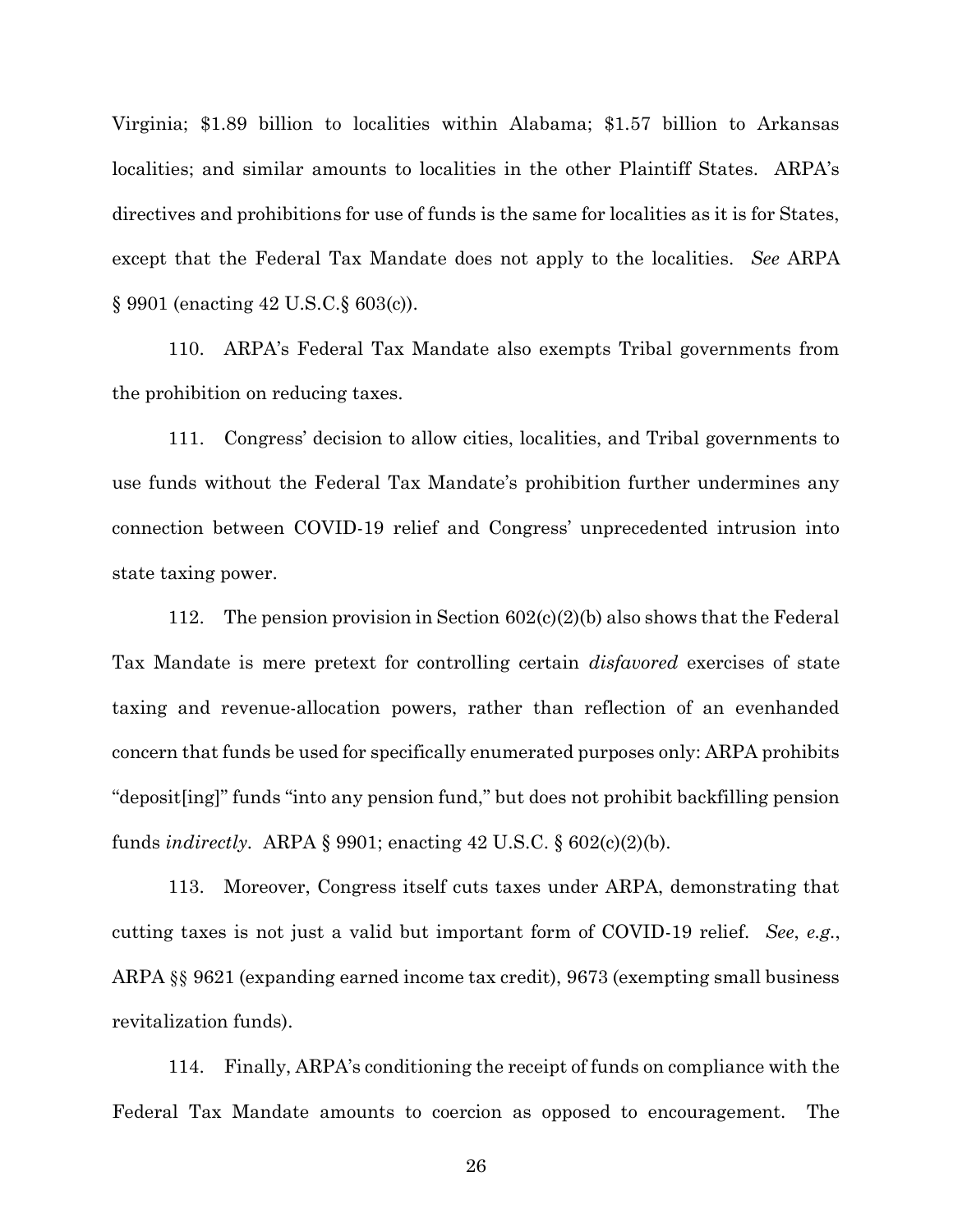unprecedented need for assistance arising from the COVID-19 pandemic combined with the dramatic financial carrot of ARPA funds (which only the federal government has means to provide) makes it impractical for the Plaintiff States to refuse funding to which they are entitled under ARPA.

115. For example, the State of West Virginia anticipates receiving \$1.25 billion from ARPA, which is approximately 25% of West Virginia's total anticipated tax revenues for fiscal year 2021.

116. Alabama anticipates receiving \$2.09 billion from ARPA, which is approximately 21% of Alabama's total anticipated tax revenues for fiscal year 2021.

117. Arkansas anticipates that it will receive approximately \$2.81 billion total from the federal government under ARPA, which is approximately 29% of Arkansas's anticipated revenue for fiscal year 2021.

118. Kansas anticipates receiving \$1.59 billion from ARPA, which is approximately 20.6% of Kansas's anticipated revenue for fiscal year 2021.

119. The other Plaintiff States also anticipate similar amounts with similar percentages of their total budgets.

120. In the context of Medicaid expansion, the Supreme Court held that "[t]he threatened loss of over 10 percent of a State's overall budget . . . is economic dragooning that leaves the States with no real option but to acquiesce." Nat'l Fed'n of Indep. Bus. v. Sebelius ("NFIB"), 567 U.S. 519, 582 (2012). APRA funding represents in many cases much more than 10% of Plaintiff States' annual budgets, thus surpassing the standard NFIB draws for impermissible coercion.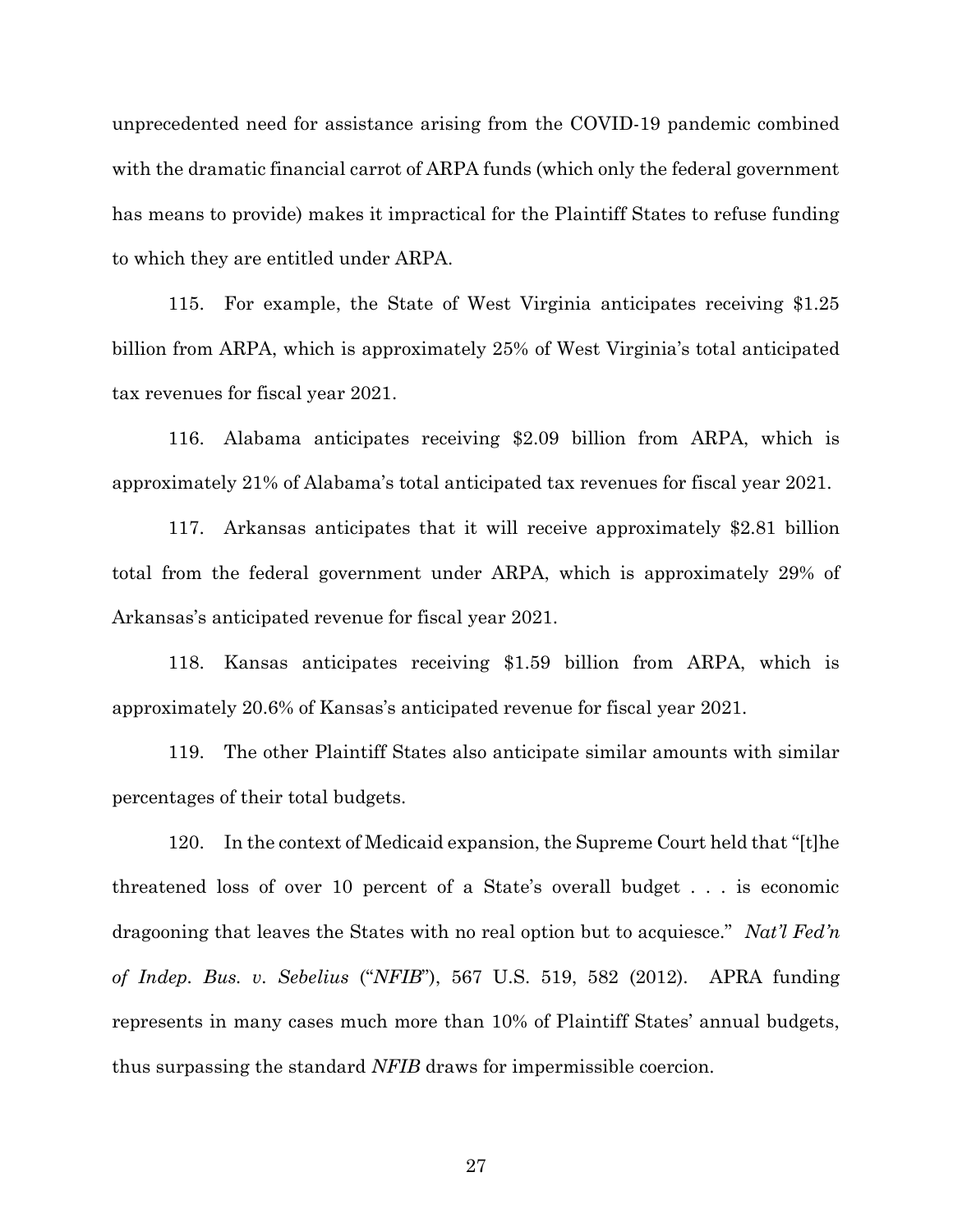121. NFIB also held that the change to the subject program was a "shift in kind, not merely degree." Id. at 583. By purporting to restrict the Plaintiff States' ability to decide whether and how to tax their residents, the Federal Tax Mandate represents a similar "shift in kind, not merely degree."

122. By imposing unconstitutional and impermissible conditions, ARPA's Federal Tax Mandate exceeds Congress' powers under Article I of the Constitution of the United States, and cannot be upheld under the Commerce Clause, Const. art. I, § 8; the Taxing and Spending Clause; or any other provision of the Constitution.

#### COUNT TWO

# VIOLATION OF THE ANTI-COMMANDEERING DOCTRINE (U.S. Const. amend. X)

123. Plaintiff States reallege, adopt, and incorporate by reference the foregoing paragraphs as though fully set forth herein.

124. The anti-commandeering doctrine generally precludes Congress from forcing States to implement its laws and policies. See Printz v. United States, 521 U.S. 898, 925 (1997). The Constitution confers on Congress not plenary legislative power but only certain enumerated powers. Therefore, all other legislative power is reserved to the States, as the Tenth Amendment confirms.

125. Absent from the list of powers the Constitution entrusts to Congress is the power to issue direct orders to the governments of the States. Indeed, "a law for abrogating or preventing the collection of a tax laid by the authority of the State . . . would not be the supreme law of the land, but a usurpation of power not granted by the Constitution." The Federalist No. 33 (A. Hamilton).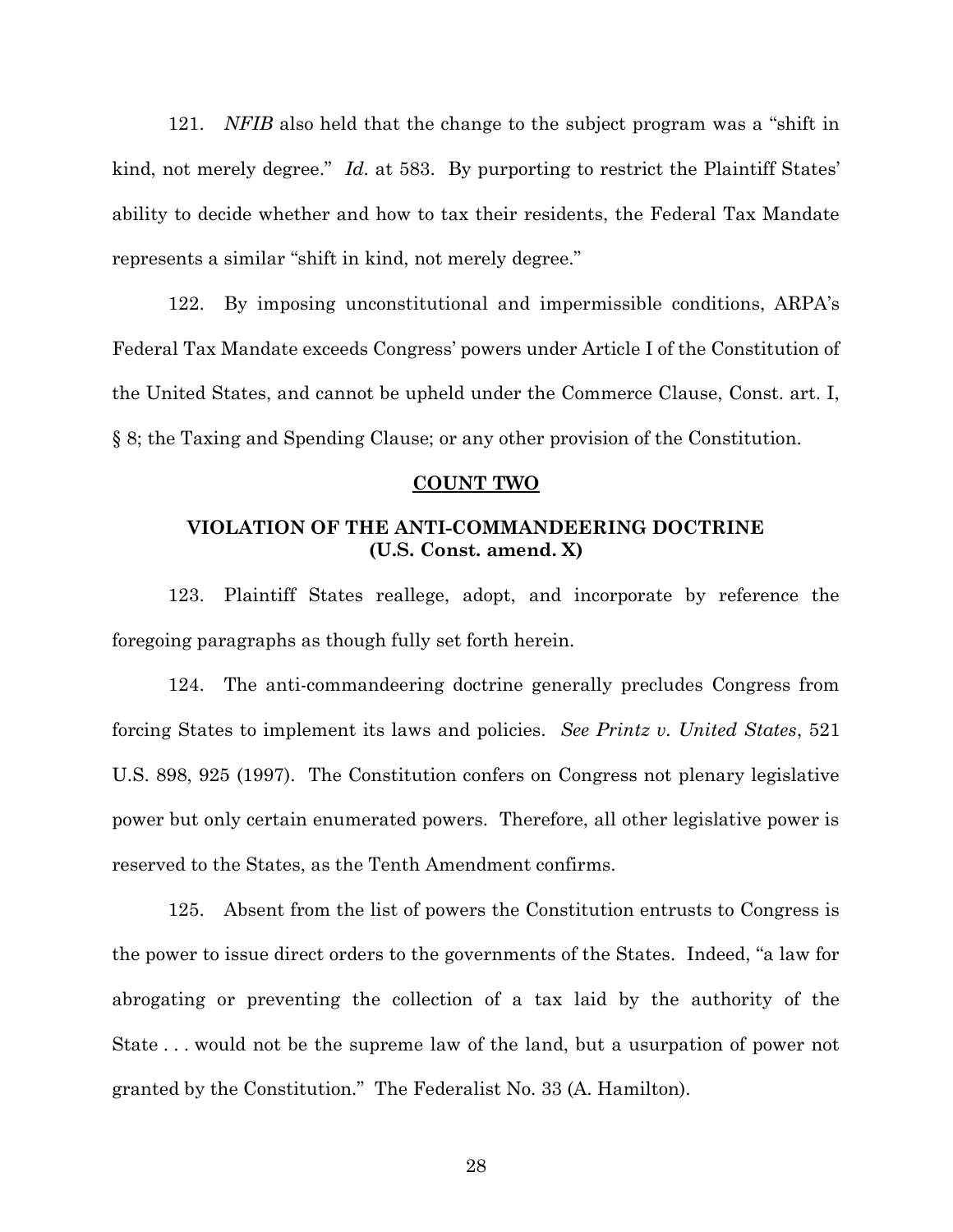126. The anti-commandeering doctrine serves multiple purposes. It divides authority between federal and state governments, which reduces the risk of tyranny and abuse from either front. It supports "political accountability," because "if a State imposes regulations only because it has been commanded to do so by Congress, responsibility is blurred." Murphy v. Nat'l Collegiate Athletic Ass'n, 138 S. Ct. 1461, 1477 (2018).

127. The Federal Tax Mandate implements a mandatory state tax policy preference of Congress. It allows tax increases but forbids tax reductions on the part of the States—but not localities or Tribal governments. And it imposes this as a condition of accepting funds that the States as a practical matter cannot refuse. This forced "choice" commands States to pursue tax policy regimes in the interests of Congress, not of their constituents.

128. The Federal Tax Mandate violates the Tenth Amendment of the Constitution of the United States, and runs afoul of the Constitution's principle of federalism, by destroying or at least blurring the political accountability necessary to have an effective dual sovereignty governmental structure and by commandeering the Plaintiff States' sovereign power to tax and spend and determine their own fiscal policies. Lane, 74 U.S. at 76.

#### COUNT THREE

### DECLARATORY JUDGMENT (28 U.S.C. § 2201)

129. Plaintiff States reallege, adopt, and incorporate by reference the foregoing paragraphs as though fully set forth herein.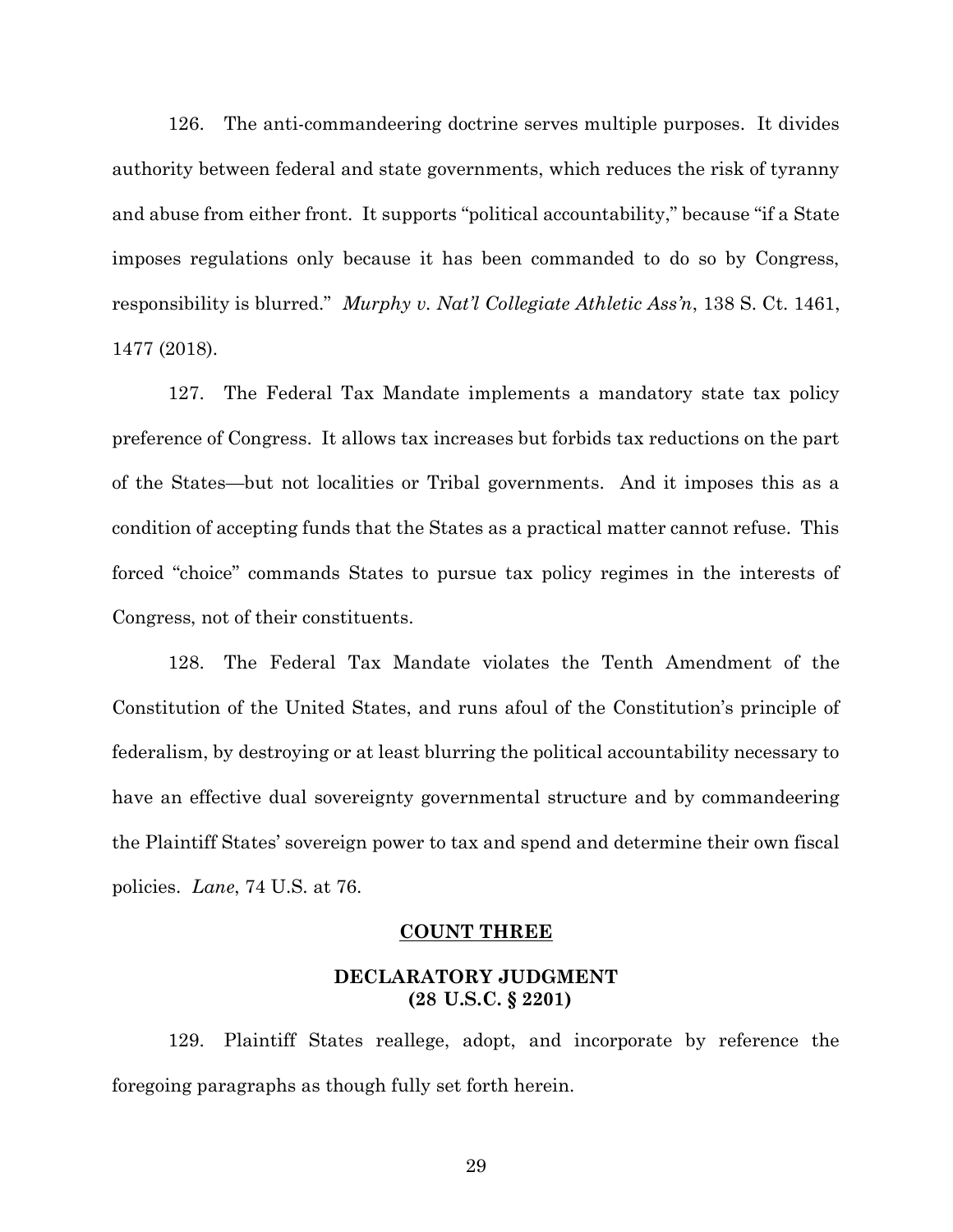130. There is an actual controversy of sufficient immediacy and concreteness relating to the legal rights and duties of the Plaintiff States and their legal relations with the Defendants to warrant relief under 28 U.S.C. § 2201.

131. The harm to the Plaintiffs as a direct result of ARPA is sufficiently real and imminent to warrant the issuance of a conclusive declaratory judgment clarifying the legal duties of the parties.

#### PRAYER FOR RELIEF

WHEREFORE, the Plaintiff States respectfully request that the Court:

A. Declare ARPA's Federal Tax Mandate to be in violation of Article I of and the Tenth Amendment to the Constitution of the United States;

B. Declare Defendants to have violated the Plaintiff States' rights as sovereigns;

C. Enjoin Defendants and any other agency or employee acting on behalf of the United States from enforcing ARPA's Federal Tax Mandate provision against the Plaintiff States, their citizens and residents, and any of their agencies or officials or employees, and to take such actions as are necessary and proper to remedy violations deriving from any such actual or attempted enforcement;

D. Award Plaintiff States their reasonable attorney's fees and costs; and

E. Grant such other relief as the Court may deem just and proper.

Respectfully submitted,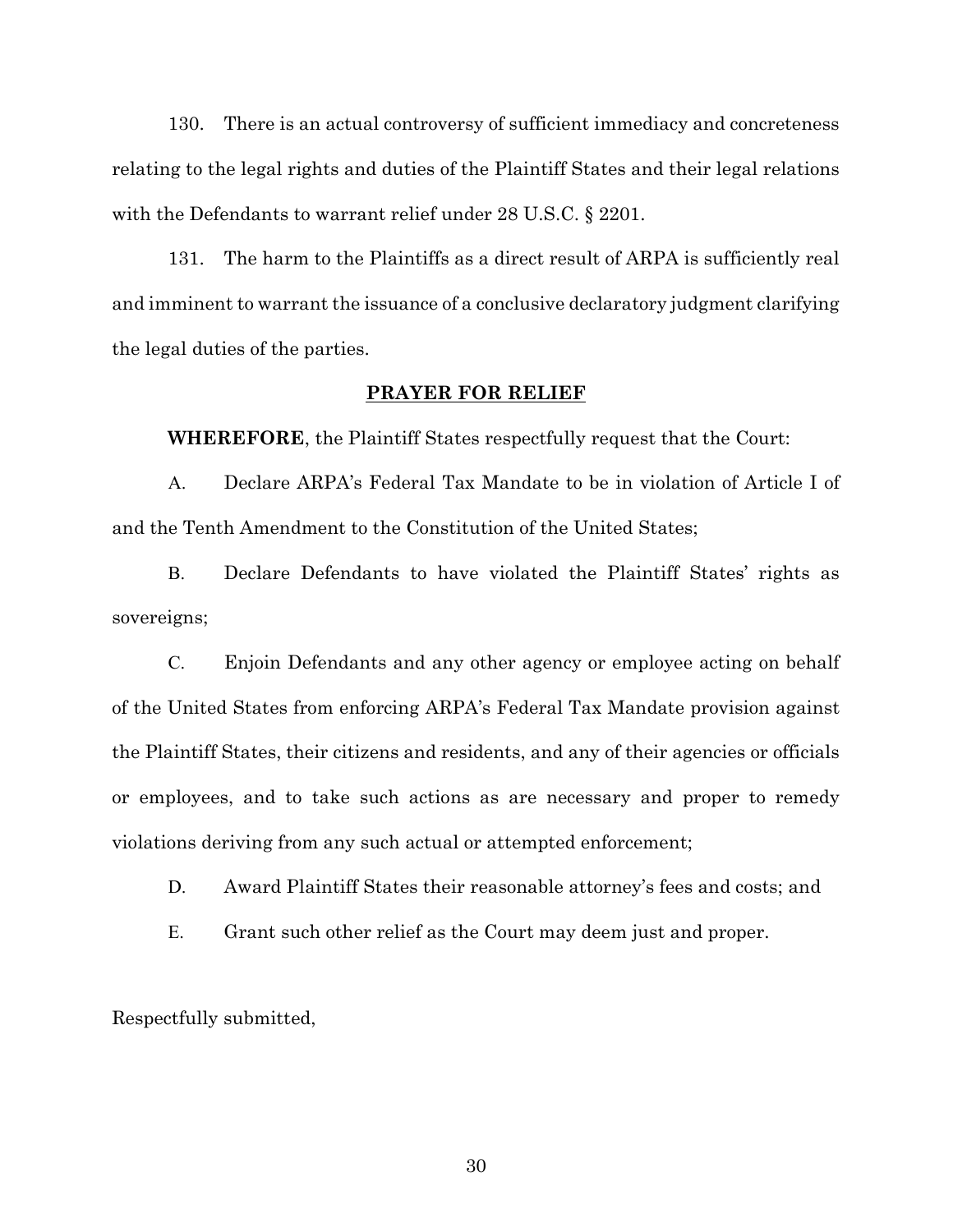/s/ Edmund G. LaCour Jr. STEVE MARSHALL Alabama Attorney General Edmund G. LaCour Jr. Alabama Solicitor General James W. Davis A. Reid Harris Assistant Attorneys General Office of the Alabama Attorney General 501 Washington Ave. P.O. Box 300152 Montgomery, AL 36130 Tel: (334) 353-2196 edmund.lacour@alabamaAG.gov jim.davis@AlabamaAG.gov reid.harris@AlabamaAG.gov

### Counsel for State of Alabama

/s/ Lindsay S. See PATRICK MORRISEY West Virginia Attorney General Lindsay S. See\* West Virginia Solicitor General David C. Tryon\* Special Assistant to the Attorney General (Admitted in Ohio; practicing under supervision of West Virginia attorneys) Jessica A. Lee\* Assistant Solicitor General Office of the West Virginia Attorney General 1900 Kanawha Blvd. East Building 1, Room E-26 Charleston, WV 25305 Tel: (304) 558-2021 Lindsay.S.See@wvago.gov

Counsel for State of West Virginia

/s/ Bryan M. Taylor Bryan M. Taylor Bachus Brom & Taylor LLC 300 Vestavia Parkway, Suite 3700 Birmingham, AL 35216 Tel: (334) 595-9650 btaylor@bachusbrom.com

/s/ Nicholas Bronni LESLIE RUTLEDGE Arkansas Attorney General Nicholas J. Bronni\* Arkansas Solicitor General Vincent M. Wagner\* Deputy Solicitor General Dylan L. Jacobs\* Assistant Solicitor General Office of the Arkansas Attorney General 323 Center Street, Suite 200 Little Rock, Arkansas 72201 Tel: (501) 682-6302 nicholas.bronni@arkansasag.gov

### Counsel for State of Arkansas

/s/ John M. Ptacin TREG R. TAYLOR Attorney General of Alaska John M. Ptacin\* Chief Assistant Attorney General Alaska Department of Law 1031 West Fourth Avenue, Suite 200 Anchorage, Alaska 99501 Tel: (907) 269-5100 Facsimile: (907) 276-3697 John.ptacin@alaska.gov

Counsel for State of Alaska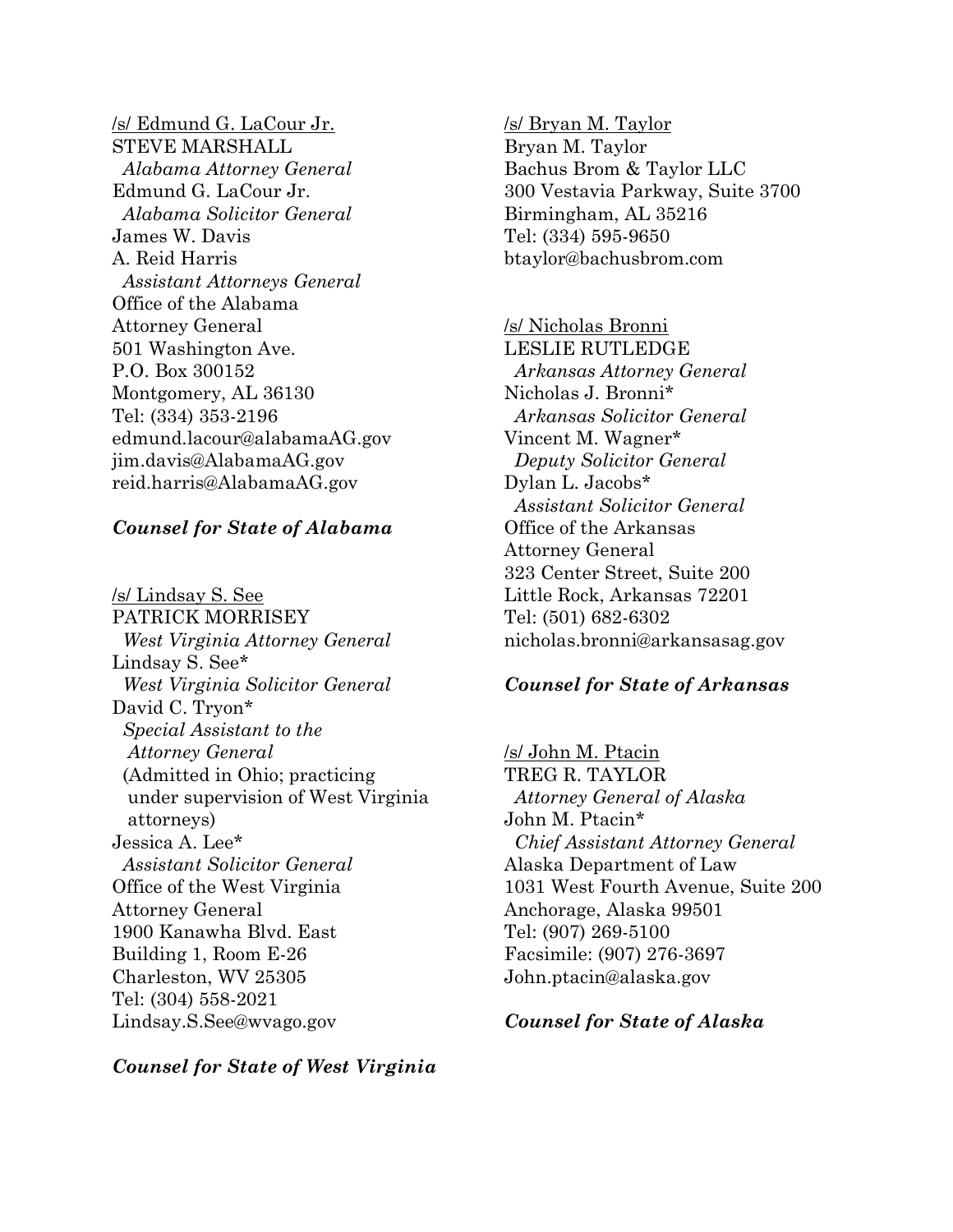/s/ Jason Hilborn ASHLEY MOODY Florida Attorney General John Guard\* Chief Deputy Attorney General James H. Percival\* Chief Deputy Solicitor General Jason H. Hilborn\* Assistant Solicitor General Office of the Florida Attorney General Office of the Attorney General State of Florida PL-01 The Capitol Tallahassee, FL 32399 Tel: (850) 414-3300 Jason.Hilborn@myfloridalegal.com

## Counsel for State of Florida

/s/ Jeffrey S. Thompson THOMAS J. MILLER Attorney General of Iowa Jeffrey S. Thompson\* Solicitor General 1305 East Walnut Street Des Moines, IA 50319 Tel: 515-281-5164 jeffrey.thompson@ag.iowa.gov

# Counsel for State of Iowa

/s/ Dwight R. Carswell DEREK SCHMIDT Kansas Attorney General Dwight R. Carswell\* Assistant Solicitor General Office of the Kansas Attorney General 120 SW 10th Ave., 3rd Floor Topeka, Kansas 66612 Tel: (785) 368-8410 dwight.carswell@ag.ks.gov

# Counsel for State of Kansas

# /s/ David M.S. Dewhirst

AUSTIN KNUDSEN Attorney General of Montana David M.S. Dewhirst\* Solicitor General Office of the Attorney General 215 North Sanders P.O. Box 201401 Helena, MT 59620-1401 Tel: (406) 444-4145 David.Dewhirst@mt.gov

# Counsel for the State of Montana

/s/ Daniel E. Will Daniel E. Will\* New Hampshire Solicitor General Office of the New Hampshire Attorney General 33 Capitol Street Concord, NH 03301-6397 Tel: (603) 271-1119 Daniel.E.Will@doj.nh.gov

Counsel for the State of New Hampshire